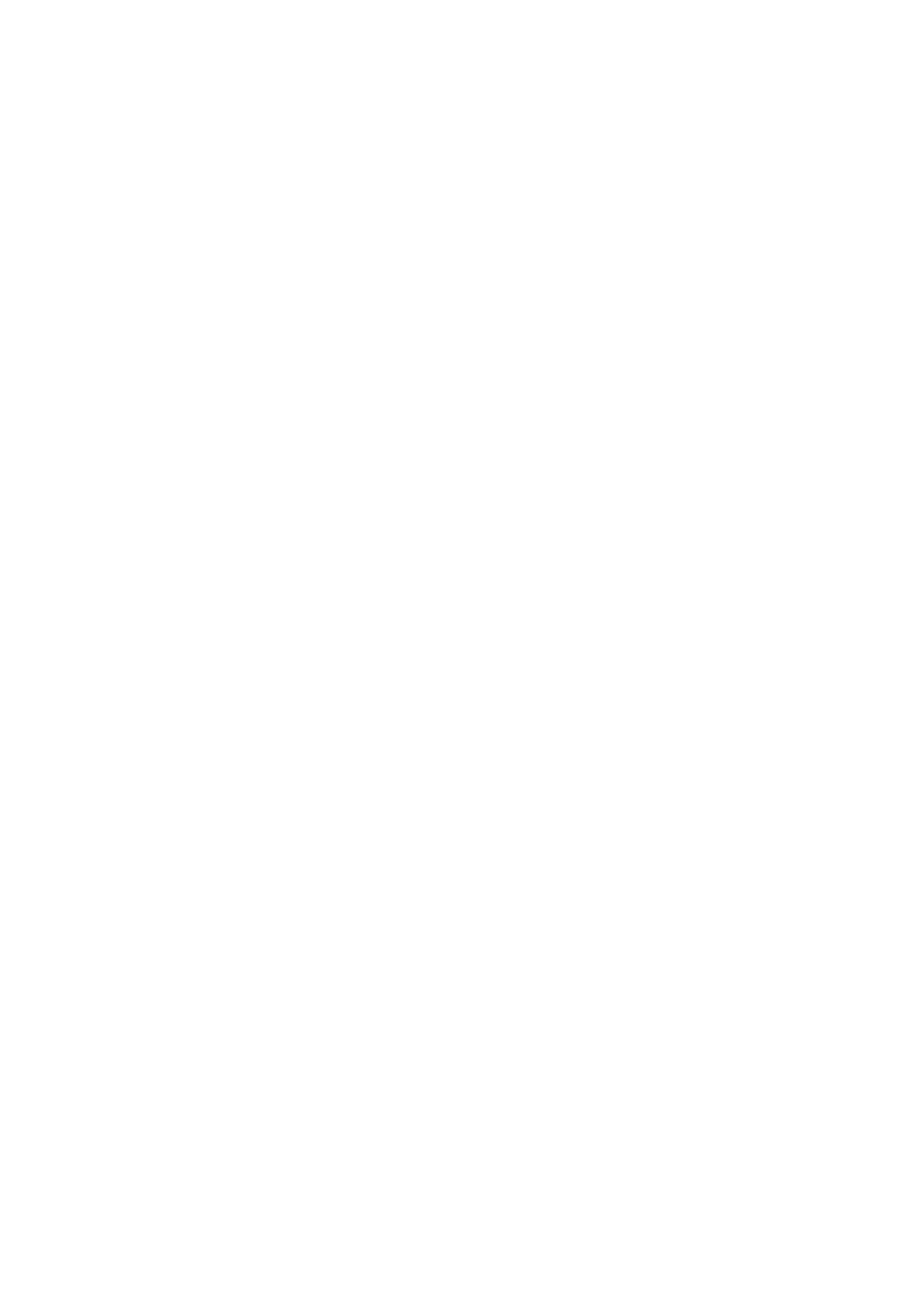# **Transport Lending Policy 2022**

The Way Forward

Investing in a cleaner and smarter transport system

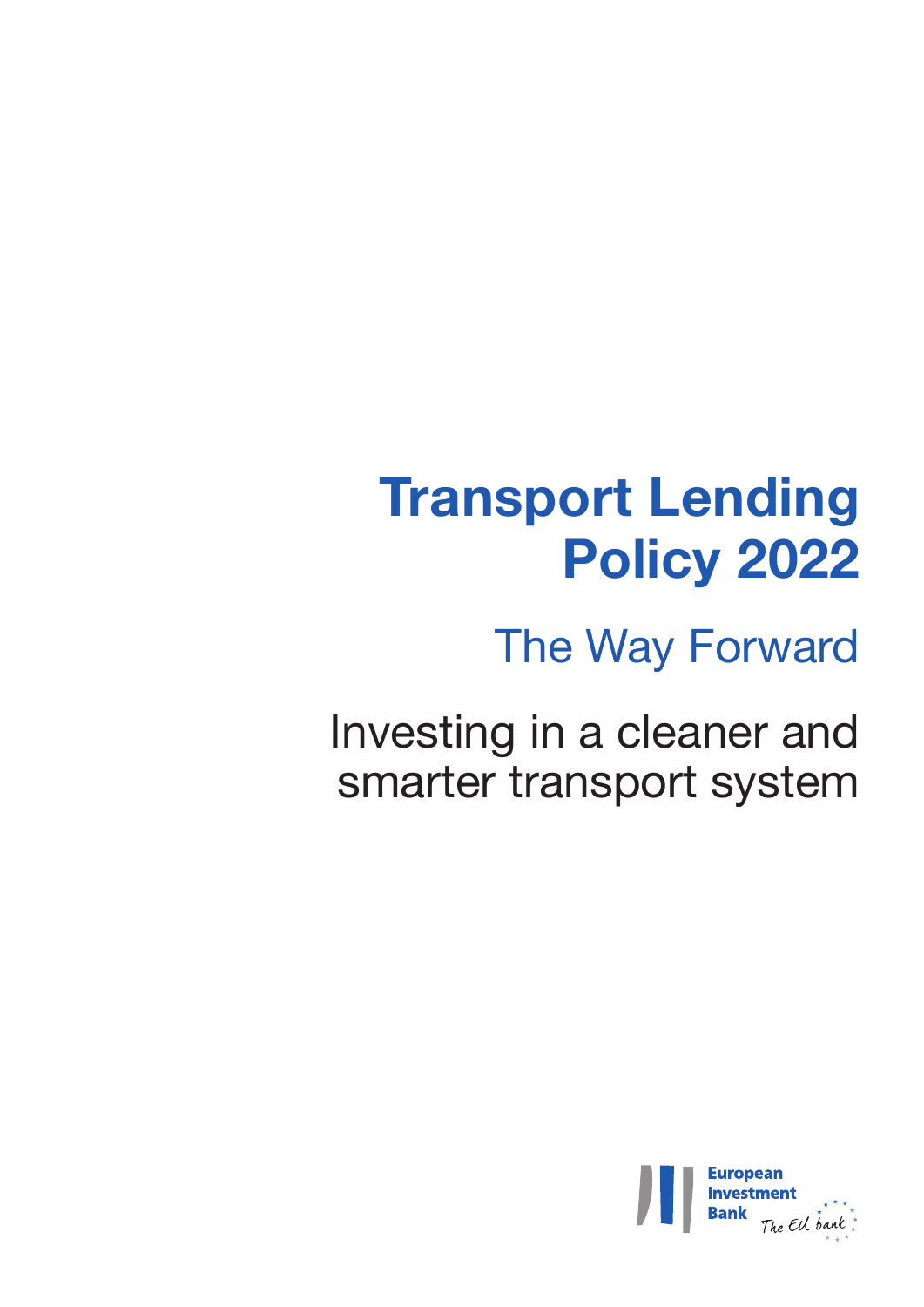Transport Lending Policy 2022: The Way Forward – Investing in a cleaner and smarter transport system

© European Investment Bank, 2022.

All rights reserved.

All questions on rights and licensing should be addressed to [publications@eib.org](http://publications@eib.org)

For further information on the EIB's activities, please consult our website, [www.eib.org.](http://www.eib.org) You can also contact our info Desk, [info@eib.org](http://info@eib.org).

Published by the European Investment Bank.

European Investment Bank 98-100, boulevard Konrad Adenauer L-2950 Luxembourg +352 4379-1 [info@eib.org](http://info@eib.org) [www.eib.org](http://www.eib.org) [twitter.com/eib](http://twitter.com/eib) [facebook.com/europeaninvestmentbank](http://facebook.com/europeaninvestmentbank) [youtube.com/eibtheeubank](http://youtube.com/eibtheeubank)

To accommodate scheduling limitations, this publication has not undergone standard EIB copyediting and proofreading.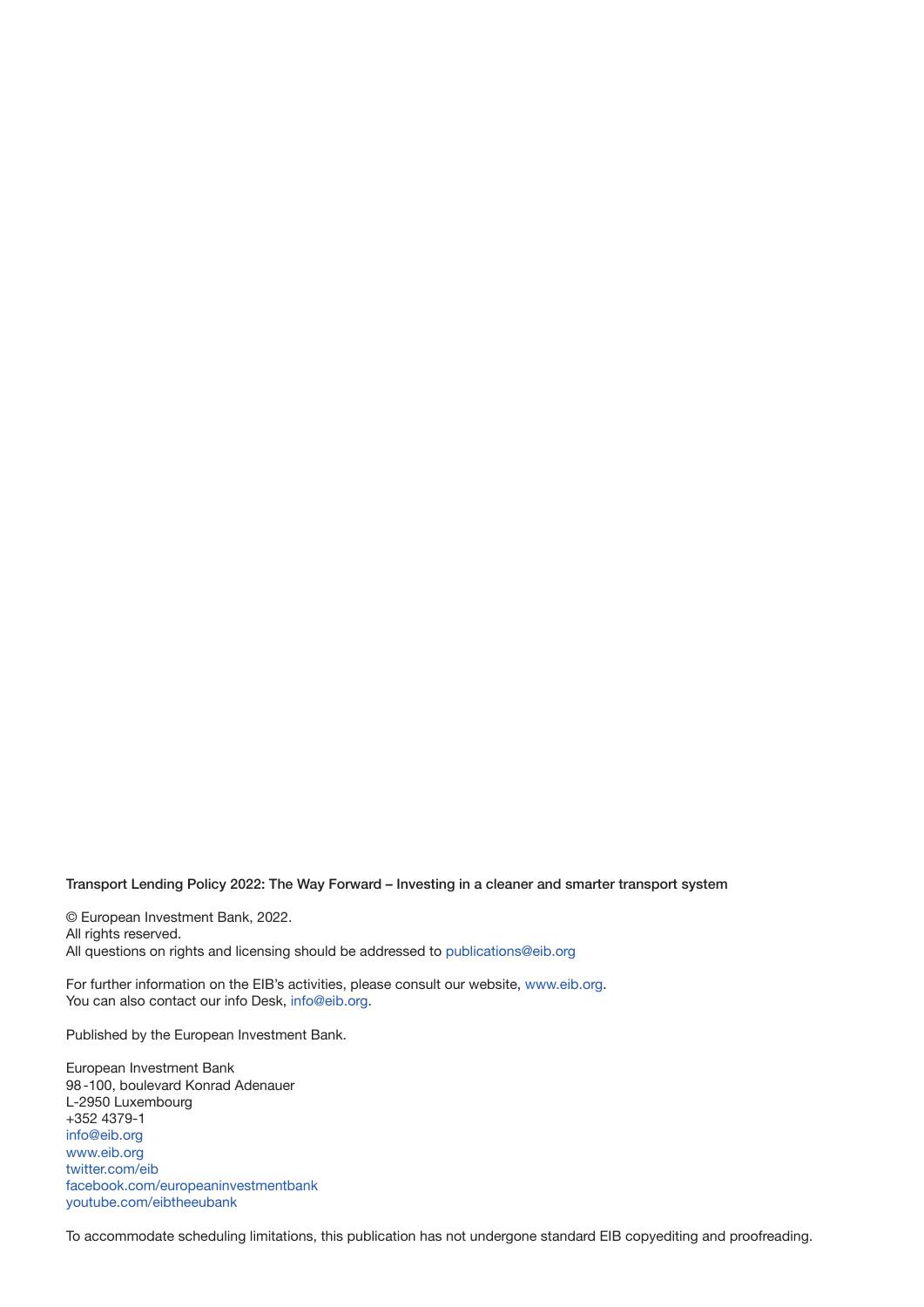## Contents

| 1. |  |  |  |
|----|--|--|--|
| 2. |  |  |  |
|    |  |  |  |
|    |  |  |  |
|    |  |  |  |
|    |  |  |  |
|    |  |  |  |
|    |  |  |  |
|    |  |  |  |
|    |  |  |  |
|    |  |  |  |
|    |  |  |  |
|    |  |  |  |
|    |  |  |  |
| 3. |  |  |  |
| 4. |  |  |  |
|    |  |  |  |
|    |  |  |  |
|    |  |  |  |
|    |  |  |  |
|    |  |  |  |
| 5. |  |  |  |
|    |  |  |  |
|    |  |  |  |
|    |  |  |  |
|    |  |  |  |
|    |  |  |  |
|    |  |  |  |
|    |  |  |  |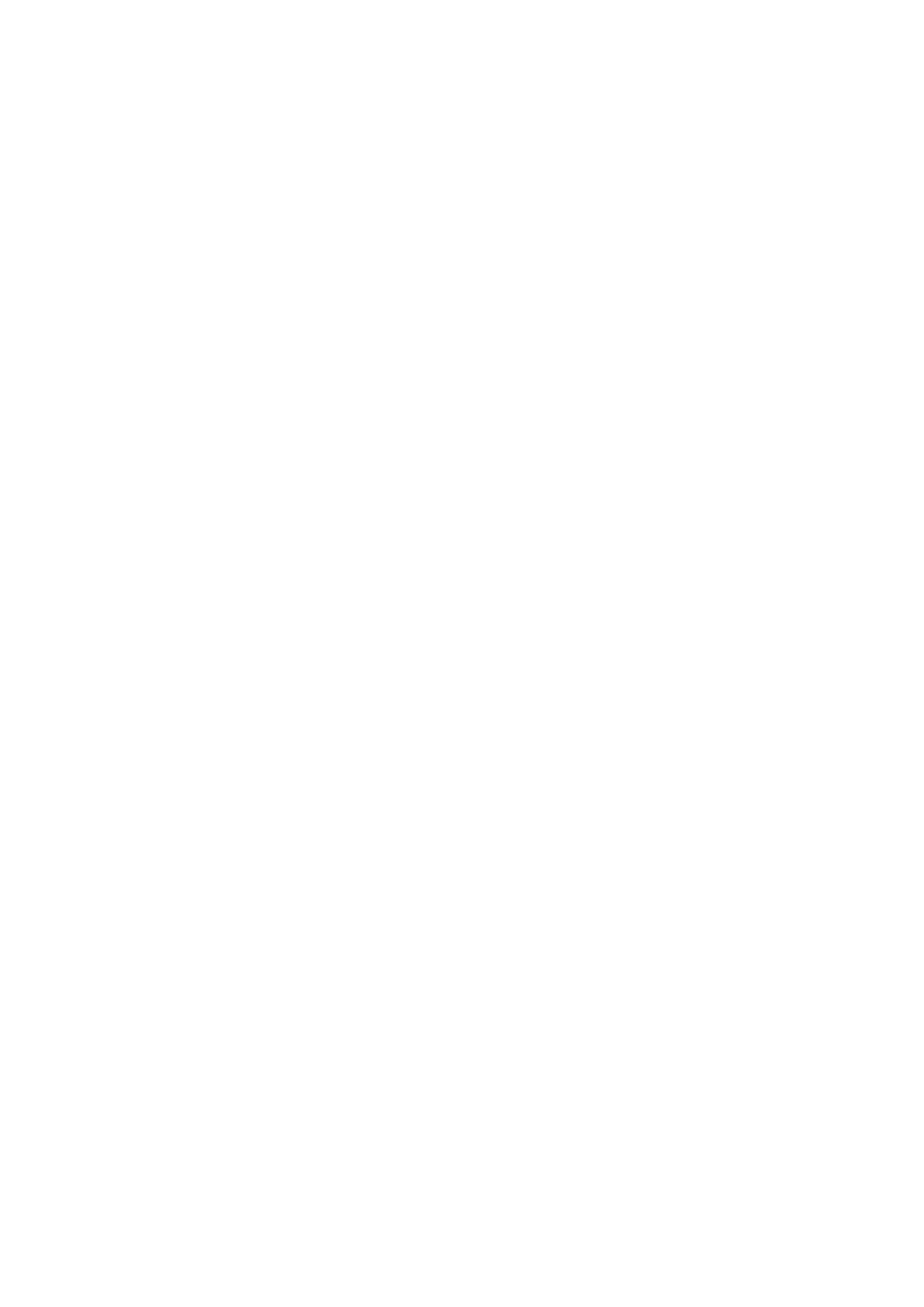## <span id="page-6-0"></span>**Executive summary**

- 0.1 Transport is of fundamental importance for economic growth, employment, and equality. The free movement of people and goods supports livelihoods and underpins the global economic and social system reflected in the founding principles of the European Union (EU).
- 0.2 The transport sector is at a critical juncture in its development. Against the background of sweeping technological and social change, the sector must now at the same time modernise and rid itself of its dependence on fossil fuels. The challenges facing the sector are immense. Transport must lead the recovery, and transform itself towards a new transport system, one that is both accessible and efficient, but also clean for the climate, green for the environment, resilient and safe – a truly sustainable transport system.
- 0.3 The negative climate, environmental, safety and congestion externalities of transport as well as its unequal availability to users have reached unacceptable levels. Transport is the only economic sector whose emissions of Greenhouse Gases (GHG) continue to grow. Road deaths and injuries have reached pandemic proportions. Increasing traffic volumes, especially in fast-growing urban areas not only cause congestion, but act as a barrier to equality and opportunity. Such 'transport poverty' compounds social and financial disadvantage by denying adequate access to education, health care, work, leisure and social contact.
- 0.4 Most importantly, direct GHG emissions from transport will have to peak in the early 2020s and start to decline thereafter. This means that the current stock of transport vehicles will have to be replaced rapidly with clean vehicles, and that there will have to be significant investment in supporting infrastructure. Transport infrastructure must be adapted for use by clean and smart vehicles and to become climate resilient, and it must also be expanded to meet future demand so as to avoid growth bottlenecks and congestion. This will require significant new investment, especially given that there is already a significant backlog of investment in transport infrastructure. The transformation of the transport sector therefore necessitates huge investment volumes that must be carefully prioritised and implemented to achieve maximum impact at minimum cost.
- 0.5 The EU has committed to achieving climate neutrality by 2050 and the European Commission's (EC) European Green Deal sets out policy initiatives to achieve this goal. As the EU's Climate Bank, the European Investment Bank Group (EIB) is committed to ensuring that all its operations are in line with the objectives of the Paris Agreement. To that end, the EIB published a Climate Bank Roadmap (CBR) in November 2020, detailing the criteria that must be met by all EIB-supported operations. The criteria specified in the Roadmap cover all sectors of the EIB's activities, including transport. These criteria determine therefore the types of operations that are eligible for EIB support, and the EIB's sector lending policies, including this Transport Lending Policy (TLP) must be fully aligned with the eligibilities specified in the CBR. Indeed, whereas the Transport Lending Policy adopted in 2011 was a stand-alone policy document, this new TLP is subordinated to the CBR.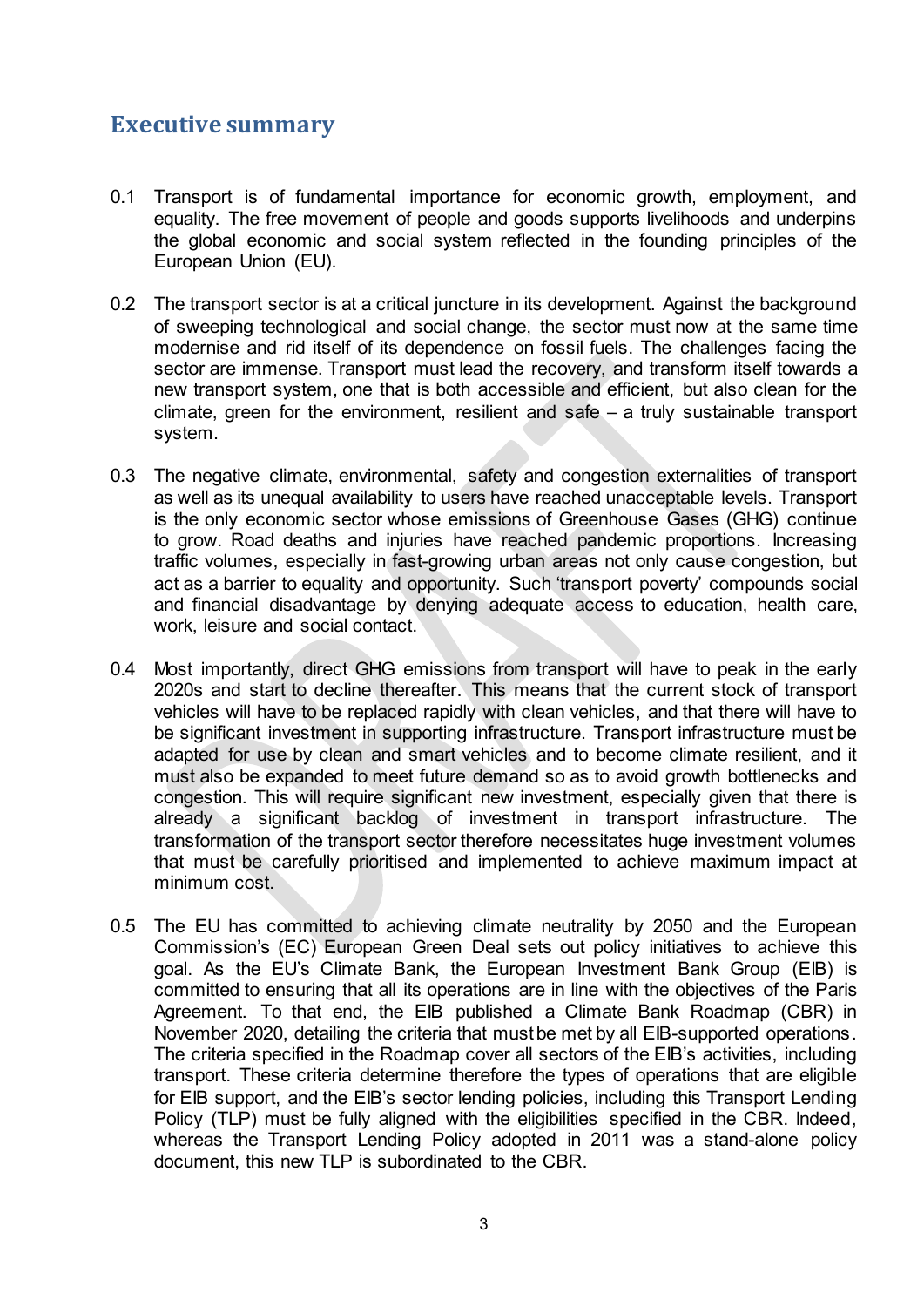- 0.6 This revised TLP identifies priorities for EIB support to the transport sector and the provision of mobility services, in line with the limits set by the CBR. These priorities seek to identify among the eligible types of investments in mobile assets as well as in transport infrastructure those that are expected to be the most effective in addressing the multiple challenges facing the transport sector and that, therefore, have the greatest impact in transforming transport and making it more sustainable.
- 0.7 The over-arching framework adopted in this TLP for prioritising EIB support for the transport sector draws on the United Nations' Sustainable Development Goals (SDG) as well as the European Commission's Green Deal<sup>[1](#page-7-0)</sup> and the Sustainable and Smart Mobility Strategy<sup>[2](#page-7-1)</sup>. Over the course of the past few years the EIB has actively contributed to a growing consensus amongst transport policy stakeholders that a Sustainable Transport system must be at the same time Safe, Accessible, Green and Efficient. The EIB will henceforth prioritise its eligible investments based on their contribution to four fundamental and interdependent pillars of sustainable transport:

## **Framework for sustainable mobility (SAGE)**



SAFE - A safe system that prevents unnecessary loss of life, and protects users from attack, discrimination or harassment.



ACCESSIBLE - An affordable and accessible network available to all who can benefit from the opportunities it provides.



GREEN - A clean, resilient and carbon neutral system that does no significant harm to the environment



-

EFFICIENT - A smart and efficient system utilising technology to minimise resources, optimise use and prevent congestion.

- 0.8 Based on this framework, the priorities for the EIB's support to the transport sector identified in this document include, most notably, the following:
	- Collective transport
	- Shared and active transport, especially in cities
	- Zero-emission transport vehicles
	- Alternative fuel infrastructure
	- Intelligent Transport Systems
	- Inter and multimodal transport
	- Safe System approach to road safety

<span id="page-7-0"></span><sup>&</sup>lt;sup>1</sup> https://ec.europa.eu/info/strategy/priorities-2019-2024/european-green-deal en

<span id="page-7-1"></span><sup>&</sup>lt;sup>2</sup> https://transport.ec.europa.eu/transport-themes/mobility-strategy\_en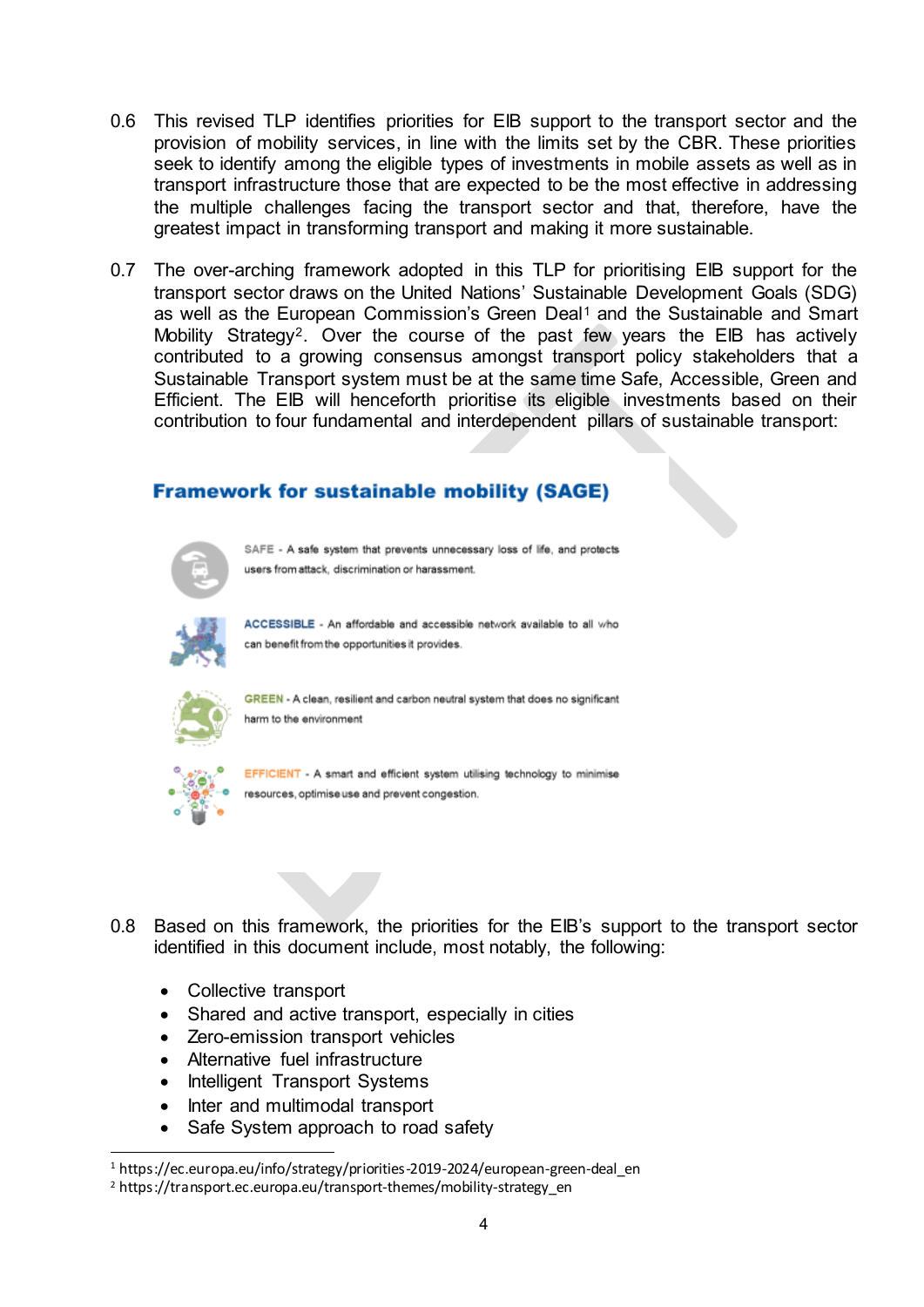- Resilience of transport infrastructure, including the rehabilitation and upgrading of existing assets
- Completion of networks in all transport sectors, with particular focus on Trans-European Transport Networks (TEN-T), cross-border connections as well as on countries with significant investment or development needs
- 0.9 The priorities identified in this Policy allow the achievement of multiple objectives among Safety and Security, Accessibility, Greenness and Resilience as well as Efficiency simultaneously (SAGE). They allow the EIB to prioritise those projects and activities that help to accelerate the transformation of the unsustainable transport systems of today into sustainable transport systems of tomorrow.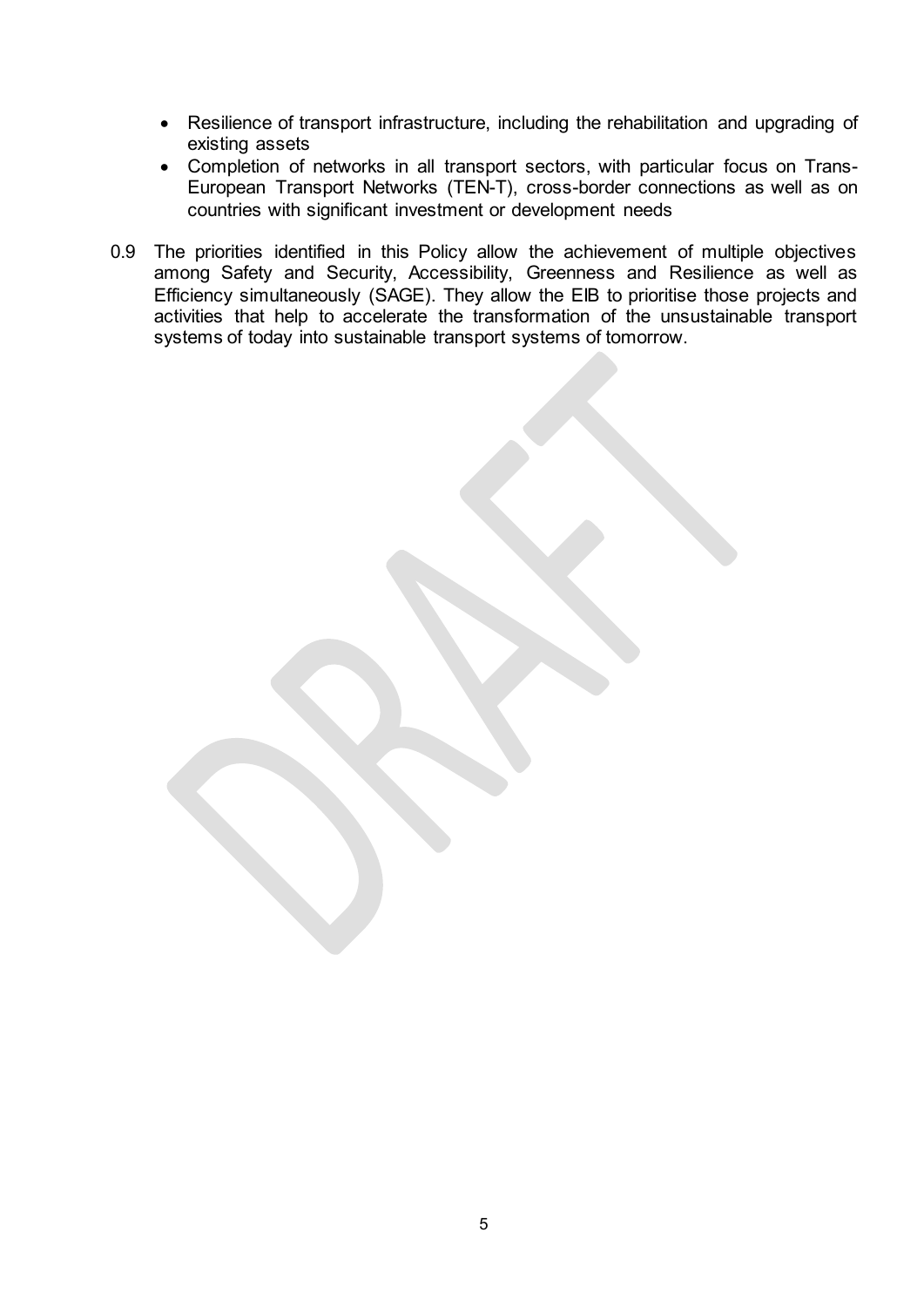## <span id="page-9-0"></span>**1. Introduction and Scope**

- 1.1 Transport is of fundamental importance for economic growth, employment, and equal opportunity. The movement of people and goods supports livelihoods and underpins the global economic and social system. From the supply of infrastructure and mobile assets to providing efficient mobility services, the transport system is crucial for connecting citizens and cities, businesses, industries and public services. Transport has also served historically as an engine of technological change and a barometer of our times. From tall ships and steam trains to sleek jets, transport has both driven and enabled technological progress.
- 1.2 The transport sector, including the provision of transport services, is at a critical juncture in its development. Against the background of sweeping technological and social change, the sector must now at the same time modernise and rid itself of its dependence on fossil fuels. The challenges facing the sector are immense. Transport must lead the recovery from the pandemic and security crises, and transform itself towards a new transport system, one that is both accessible and efficient, but also clean for the climate, green for the environment, resilient and safe – a truly Sustainable Transport system.
- 1.3 The investment needed in the European Union (EU) to transform transport is enormous. The entire current stock of mobile assets using fossil fuels must be replaced by clean vehicles and vessels. Transport infrastructure must be adapted to the requirements of clean vehicles – and to the impacts of climate change. Old infrastructure requires enhanced maintenance and refurbishment, especially as maintenance backlog has increased significantly in recent years. In addition, new infrastructure is needed so that lack of capacity does not restrict the freedom of movement of people and goods in the future.
- 1.4 Within the EU, the free movement of people is one of the fundamental rights of EU citizens, and the free movement of goods is also a cornerstone of the Single Market. In the absence of sufficient investment in transport infrastructure supporting clean transport, congestion will worsen and transport will become a bottleneck for the movement of people and goods – thus slowing down employment, growth and development in Europe and beyond. To allow transport to fulfil its enabling role, while minimising the cost of transport to the planet, investment in sustainable transport infrastructures will have to be made in parallel with the development of clean vehicle technologies and appropriate pricing policies. As transport infrastructure assets have economic lives extending over decades, that investment is an imperative already now.
- 1.5 This challenge also represents an opportunity for the European Investment Bank (henceforth EIB), as the EU's Climate Bank.
- 1.6 The transport sector has traditionally been among the main recipients of support by the EIB. Over the past six decades, the EIB has been a major source of finance for the construction of transport networks connecting the EU Member States. Over time, the EIB has expanded its support to cover also transport vehicles, most notably rolling stock in the rail sector as well as vehicles for public transport and maritime shipping. It has also expanded its support geographically to countries and regions outside the EU, so as to contribute to their connectivity as well as economic and social development.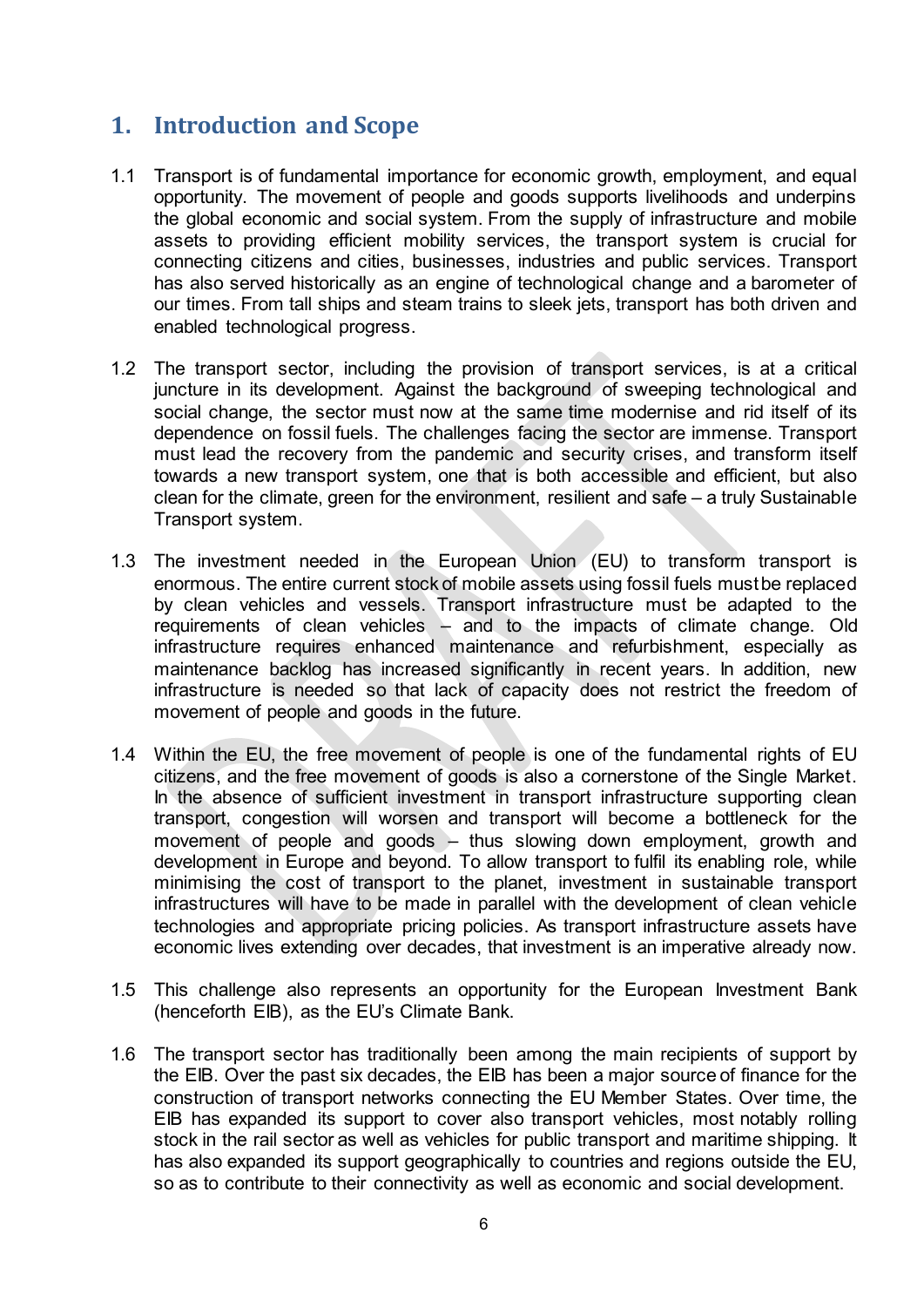- 1.7 The EIB's role as the EU's Climate Bank has changed the types of operations that the EIB supports. With the publication of its Climate Bank Roadmap (CBR)<sup>[3](#page-10-0)</sup>, the Bank committed to aligning all of its lending to the Paris Agreement<sup>[4](#page-10-1)</sup>, including increased ambition to support the decarbonisation of the transport sector.[5](#page-10-2) Following the adoption of the CBR, the EIB no longer supports increased airport capacity, and further support for capacity expansion of large $6$  roads is subject to a more stringent economic test, compatible with a shadow cost of carbon in line with climate neutrality by 2050 and slower growth of transport demand. The EIB no longer supports storage and transport of fossil fuels, and it has also aligned itself with the emerging EU Sustainable Finance Taxonomy for transport vehicles, as specified in the CBR.
- 1.8 The new Transport Lending Policy (TLP) is subject to and compatible with the provisions of the adopted CBR. The CBR defines the criteria for investment projects to be eligible for EIB support, and any changes to those criteria will be considered in the context of the CBR review process, as specified in the CBR itself. This TLP will thus not contain any changes to eligibility criteria in the transport sector. Given those criteria, this TLP articulates the EIB's priorities in supporting the transformation of the transport sector. It responds to the major EU policy and regulatory changes, and replaces the previous policy published in 2011. This TLP therefore outlines the EIB's priorities among the eligible types of investment projects, covering both transport infrastructure and transport vehicles and mobility services.
- 1.9 As part of the review process, the EIB carried out a public consultation from 26 July to 29 October 2021, including an on-line public consultation event held on 14 October 2021, and received an extensive set of written contributions from a wide variety of stakeholders. The Bank's response to the public consultation can be found on the EIB website[7](#page-10-4). The Bank would like to thank all those stakeholders who took the time to respond to this exercise.
- 1.10 The scope of the TLP is limited to EIB support to the roll-out of new innovative technologies and to investment in mature Paris-aligned technologies in the transport sector and the provision of mobility services. The transport sector also benefits to some extent from EIB support through separate but related policies and guidance – notably covering indirect support (to SMEs for example) and through its support for research, development and innovation. It applies alongside these other EIB policies, principles, standards and guidelines, including the EIB's public policy goals; the Bank's targets for support to climate action and environmental sustainability as well as regional cohesion in the EU; EIB operational plan<sup>[8](#page-10-5)</sup> and targets specified therein; additionality and impact measurement framework<sup>[9](#page-10-6)</sup>; environmental and social standards<sup>10</sup>; climate strategy<sup>11</sup>;

<span id="page-10-0"></span><sup>3</sup> https://www.eib.org/en/publications/the-eib-group-climate-bank-roadmap

<span id="page-10-1"></span><sup>4</sup> https://unfccc.int/process-and-meetings/the-paris-agreement/the-paris-agreement

<span id="page-10-2"></span><sup>&</sup>lt;sup>5</sup> The Paris alignment criteria for transport are detailed in Annex 2, Table C, pp. 90-91 of the Climate Bank Roadmap.

<span id="page-10-3"></span> $6$  As per the CBR, footnote 79, the terms "large" and "small" are used to denote projects with an investment cost of greater than, or less than EUR 25m respectively.

<span id="page-10-4"></span><sup>7</sup> https://consult.eib.org/consultation/tlp-2021-en/

<span id="page-10-5"></span><sup>8</sup> https://www.eib.org/en/publications/operational-plan-2022

<span id="page-10-6"></span><sup>&</sup>lt;sup>9</sup> https://www.eib.org/attachments/publications/measuring\_eib\_group\_impacts\_en.pdf

<span id="page-10-7"></span><sup>10</sup> https://www.eib.org/en/publications/eib-environmental-and-social-standards

<span id="page-10-8"></span><sup>11</sup> https://www.eib.org/en/publications/eib-climate-strategy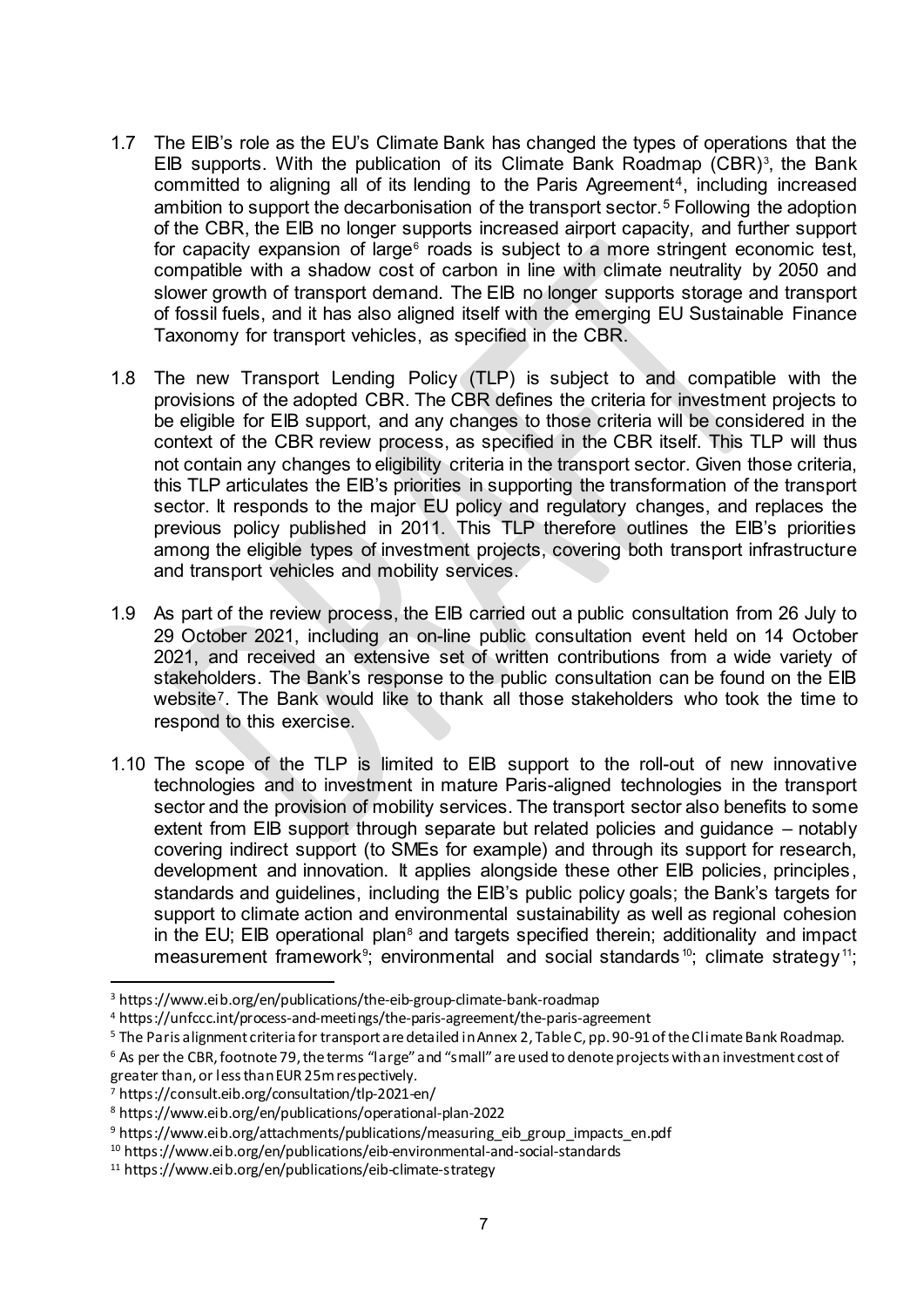energy lending policy<sup>12</sup>; adaptation plan<sup>[13](#page-11-1)</sup>; credit risk guidelines<sup>[14](#page-11-2)</sup>; other sectorial lending policies; quide to procurement<sup>[15](#page-11-3)</sup>; quide to economic appraisal<sup>16</sup>; as well as strategy on gender equality<sup>17</sup>. The TLP applies to the EIB's operations both inside and outside the EU. It covers all lending operations in the transport sector. Although focussed on lending activities, it also refers to and benefits from the application of advisory and technical assistance activities in the transport sector. The TLP applies to all types of instruments used to extend the EIB's support: investment loans, intermediated lending, as well as equity-type instruments, including investments in infrastructure funds.

1.11 The transport sector is changing fast, and many uncertainties remain. The effects of the current global health and security crisis have yet to reveal themselves clearly, and the decarbonisation pathways for some transport sectors remain uncertain. It is therefore intended that this EIB TLP will be reviewed on a more regular and flexible basis than previously. This TLP is aimed at the period 2021-2027 and will be subject to a mid-term review in 2025, or as otherwise warranted by developments in the Sustainable Finance Taxonomy or in the context of the European Green Deal and the EU external action. This TLP could also be subject to an evaluation by the EIB Inspectorate General Evaluation Division at the end of its implementation period.

<span id="page-11-0"></span><sup>12</sup> https://www.eib.org/en/publications/eib-energy-lending-policy

<span id="page-11-1"></span><sup>13</sup> https://www.eib.org/en/publications/the-eib-climate-adaptation-plan

<span id="page-11-2"></span><sup>&</sup>lt;sup>14</sup> https://www.eib.org/en/about/governance-and-structure/control-evaluation/control\_credit-risk.htm

<span id="page-11-3"></span><sup>15</sup> https://www.eib.org/en/publications/guide-to-procurement

<span id="page-11-4"></span><sup>16</sup> https://www.eib.org/en/publications/economic-appraisal-of-investment-projects

<span id="page-11-5"></span><sup>17</sup> https://www.eib.org/en/about/initiatives/gender/index.htm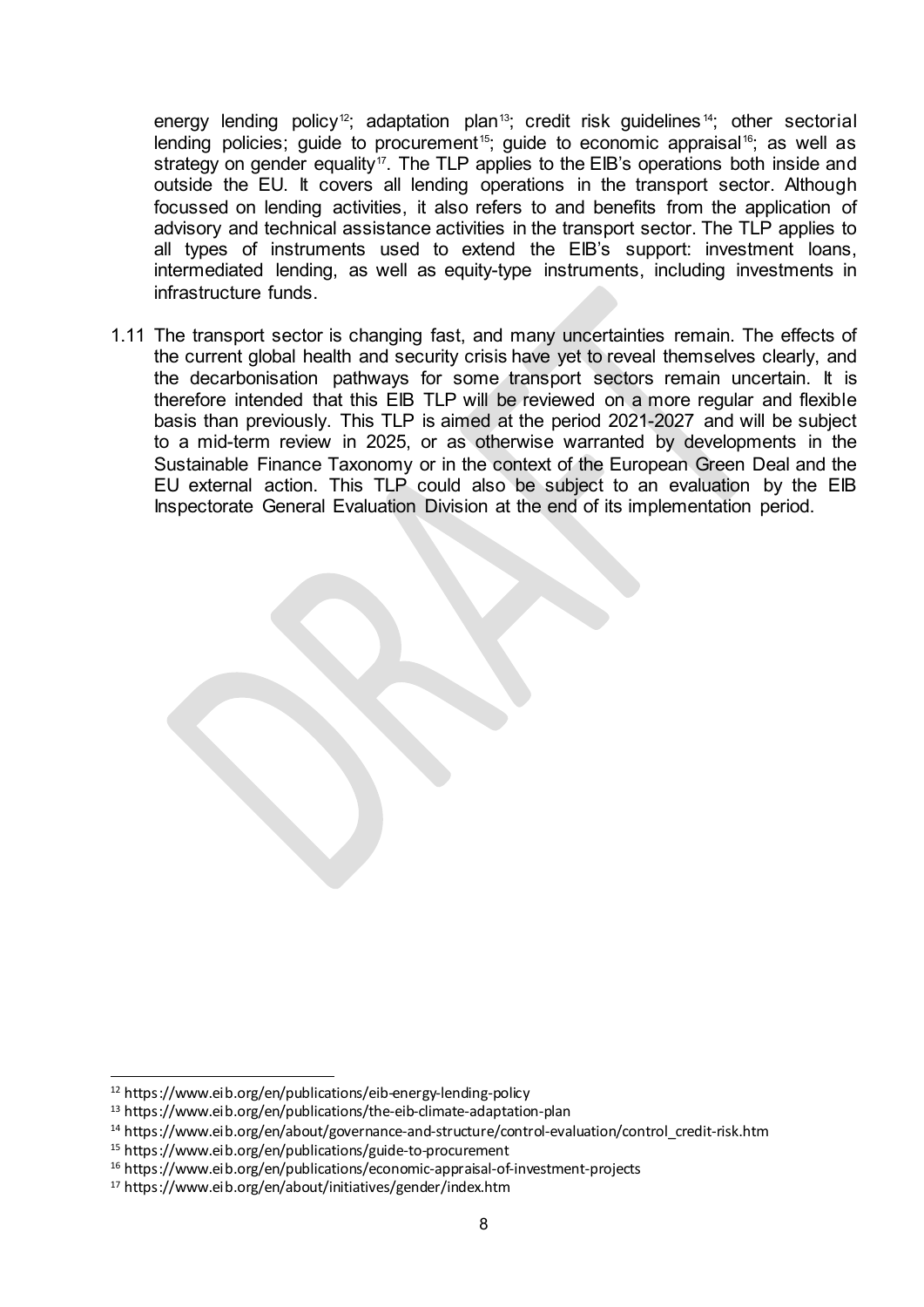## <span id="page-12-0"></span>**2. Challenges facing the transport sector**

2.1 At a time when the world is grappling with the impact of a global security crisis and health pandemic there is perhaps no need to emphasise the vulnerability of the transport sector to shocks. Historically, such shocks have tended to be short-lived, with the global economy and associated transport demand returning to growth within a few years. However, these shocks can also provide a catalyst for long term societal change, making the future of the sector particularly uncertain at the moment. At the same time, the transport sector also faces a series of longer term challenges, and the combination of these provide a particularly difficult backdrop for the new EIB Transport Lending Policy (TLP).

## <span id="page-12-1"></span>Decarbonisation

- 2.2 The decarbonisation challenge in the transport sector is particularly large, and success in decarbonising transport will be crucial for the decarbonisation of the economy more broadly. In contrast to nearly all other sectors, GHG emissions from the transport sector continue to rise, as trend growth in mobility demand outstrips emission reductions from efficiency gains. While overall emissions have declined by some 20 percent since 1990, those from transport have increased by as much as 30%[18](#page-12-2).
- 2.3 More than 70% of the GHG emissions from transport come from road transport, with passenger cars responsible for nearly half of all road transport emissions. Aviation and waterborne transport account for the majority of the remainder of transport emissions with rail accounting for less than 1%<sup>19</sup>.
- 2.4 The European Union's (EU) ambition is to reach climate neutrality by 2050. To that end, the European Commission (EC) foresees the need to reduce transport emissions by 90 percent by [20](#page-12-4)50 (compared to 1990)<sup>20</sup> and the Commission has adopted the relevant legislation 'Fit for 55'[21](#page-12-5) to match the level of ambition and tighten the 2030 reduction targets. Although not the subject for this policy, the decarbonisation of transport will also have a major impact on the energy sector.
- 2.5 The development of electromobility is the most advanced alternative technology for the motive power of transport. The new hydrogen-based economy is also put forward as potentially part of the solution to decarbonising the transport sector, and advanced biofuels are also being developed for transport applications.
- 2.6 However, some alternative fuels are themselves fossil fuel-based or derived and therefore do not contribute to the decarbonisation of the sector. The technology associated with the use and storage of low-carbon fuels is developing at different speeds. Many of the problems of electromobility have been solved, but its rollout at

<span id="page-12-2"></span><sup>18</sup> https://transport.ec.europa.eu/media-corner/publications/statistical-pocketbook-2020\_en; (Section 3.2.3)

<span id="page-12-3"></span><sup>19</sup>https://transport.ec.europa.eu/media-corner/publications/statistical-pocketbook-2020\_en; (Sections 3.2.12 and 3.2.14)

<span id="page-12-4"></span><sup>&</sup>lt;sup>20</sup> https://eur-lex.europa.eu/legal-content/EN/TXT/?qid=1576150542719&uri=COM%3A2019%3A640%3AFIN

<span id="page-12-5"></span><sup>&</sup>lt;sup>21</sup> https://eur-lex.europa.eu/legal-content/EN/TXT/PDF/?uri=CELEX:52021DC0550&from=EN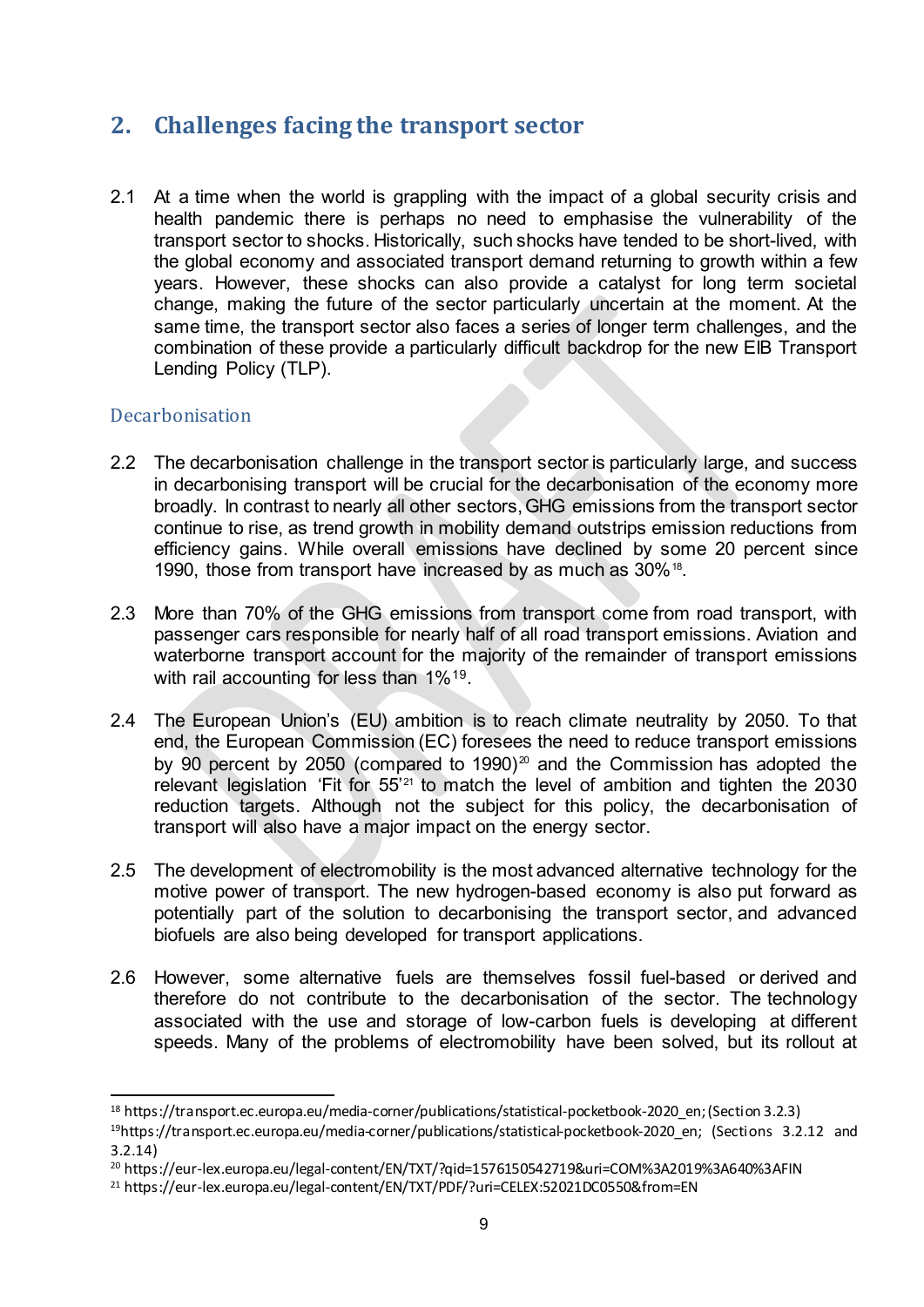scale has been problematic. Other fuel sources are even further from establishing themselves in the market.

## <span id="page-13-0"></span>Doing No Significant Harm to the environment

2.7 The gradual phasing out of fossil fuels from the transport sector will undoubtedly be accompanied by a significant reduction in airborne pollution and noise from transport sources. However, transport has many other impacts on the environment, and the increased use of alternative fuels and motive powers will themselves pose new challenges for the environment. Furthermore, any major overhaul of transport systems has the potential to create social impacts, positive as well as negative, which will have to identified, accounted for and, if necessary, mitigated. It is therefore important to continue to carefully assess the adverse impacts of transport projects with a view to mitigating their impact to at least the level of doing no significant harm.

## <span id="page-13-1"></span>Resilient Infrastructure

- 2.8 Climate adaptation is a key challenge for the coming decades, notably to make current and future transport infrastructure resilient to climate change. Increasingly, adverse weather events have not only short term disruptive effects on accessibility, efficiency and transport safety, but also long term effects due to increased deterioration of critical infrastructure, sometimes requiring the infrastructure to be taken out of operation. According to the EU Joint Research Centre, the economic damage to critical transport infrastructure in Europe alone could multiply six-fold by mid-century due to climate change.
- 2.9 Ensuring the resilience of a transport system starts with the proper planning and design of new infrastructure, but equally important is the proper maintenance, rehabilitation and renewal of existing transport assets. The slow rate of renewal of life-expired assets, worsened by insufficient and deferred maintenance of existing assets, can make transport systems even more vulnerable, and have resulted in a number of tragic accidents in recent years. Increasingly, transport assets also risk becoming technically obsolescent if not upgraded and modernised regularly.
- 2.10 The resilience challenge is therefore not to return assets to their original condition but to go beyond that, to modernise and upgrade infrastructure networks so that they are safer, future-proof and adaptive to diverse technological, institutional, economic and social developments as well as to global warming and its related changing environmental conditions.
- 2.11 Due to the complex and vulnerable supply chains and interdependencies between the single market and markets in developing partner countries, investment in resilient and quality infrastructure in partner countries is critical. As the EU economy is increasingly dependent on efficient infrastructure in third countries, disruption of such infrastructure will undoubtedly lead to disruption of the global supply chains and have a corresponding negative effect on the European economy. Investment in the transport networks of partnership and mandate countries outside the EU will therefore play an important role in the activities of the new EIB development branch, EIB Global, also for the benefit of EU partner countries.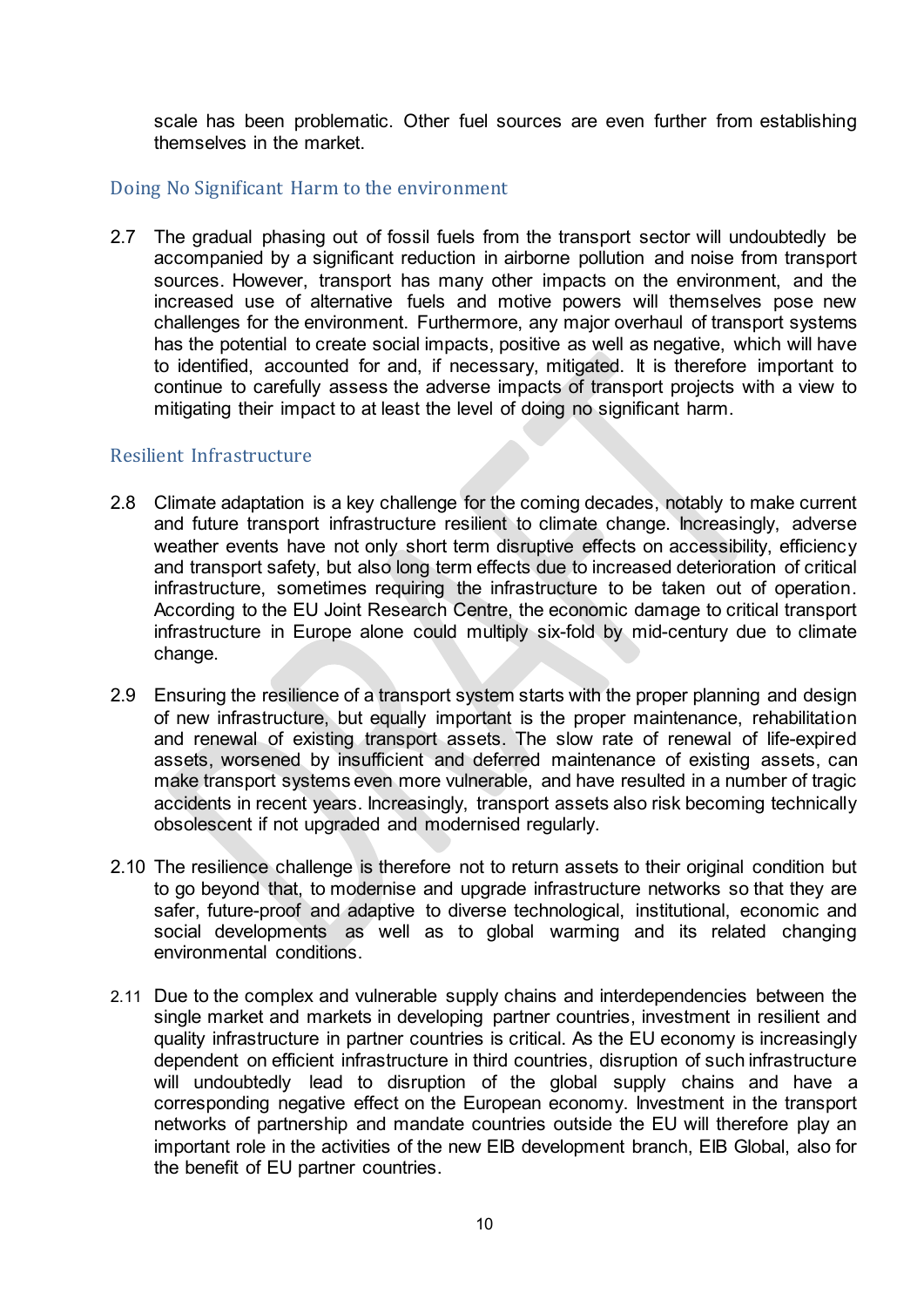## <span id="page-14-0"></span>Resource efficiency and circular economy

- 2.12 Transport infrastructure and mobile assets presently represent an important drain on scarce resources. The Bank will appraise the economic case and proposed technical solution of projects to satisfy itself that they represent an efficient use of resources. Whilst the most obvious are energy, concrete, steel and other metals, the progressive digitalisation and electrification of transport are increasingly placing unsustainable demands on other scarce raw materials. The assessment of these new demands will be incorporated into the Bank's appraisal methodologies.
- 2.13 The decarbonisation and digitalisation of transport provides a particular challenge for the resource efficiency of the transport industry. The challenge is twofold: what to do with assets associated with the internal combustion engine that are replaced before the end of their economic life, and how to build in better longevity into new digitalelectrical assets that will replace them.
- 2.14 In common with other sectors, the current take-make-use-dispose approach of the transport sector will have to change rapidly to a circular-economy-based approach aiming at extending the useful life of products, materials and resources for as long as possible. The more efficient use of resources through extended life will also have to go hand in hand with the recovery of scarce resources at the end of asset life. Thus resource efficiency and the circular economy are connected concepts in moving towards a more sustainable industrial competitiveness.

## <span id="page-14-1"></span>Safety and Security

- 2.15 Safety is a primary concern across all means of transport. Accidents associated with public forms of transport are high profile but tend to be relatively infrequent. Air, rail and waterway transport are statistically the safest modes of transport, while road traffic accidents claim 97 percent of all transport fatalities worldwide. Avoidable death and injury on the world's roads continue to be a scourge of our times, and despite the previous Decade of Action by the United Nations (UN), over 1.3 million unnecessary deaths and an estimated 50 million injuries still occur annually worldwide – making it the leading killer of children and young people. As things stand, they are set to cause a further estimated 13 million deaths and 500 million injuries during the next decade and hinder sustainable development, particularly in low and middle-income countries.
- 2.16 The UN has declared road deaths and injuries a crisis of epidemic proportions. It has included road safety in the Sustainable Development Goals and anchored it in the UN Decade of Action for Road Safety, which aims to cut road deaths by half before 2030. The EC has mirrored this goal in the EU Road Safety Policy Framework 2021-2030 and Strategic Action Plan on Road Safety. The EC has also formulated a Zero Vision for 2050, which promotes a Safe System approach that does not accept any road deaths. From inception to completion, these long-term principles and goals will need to be systematically reflected throughout the project cycle on road projects.
- 2.17 Though governmental agencies have the primary responsibility to design and operate a safe road transport system, the role and influence of other actors are increasingly recognised as an important part of the Safe System approach. The private sector, civil society, academia, funders and other non-state actors can also contribute in important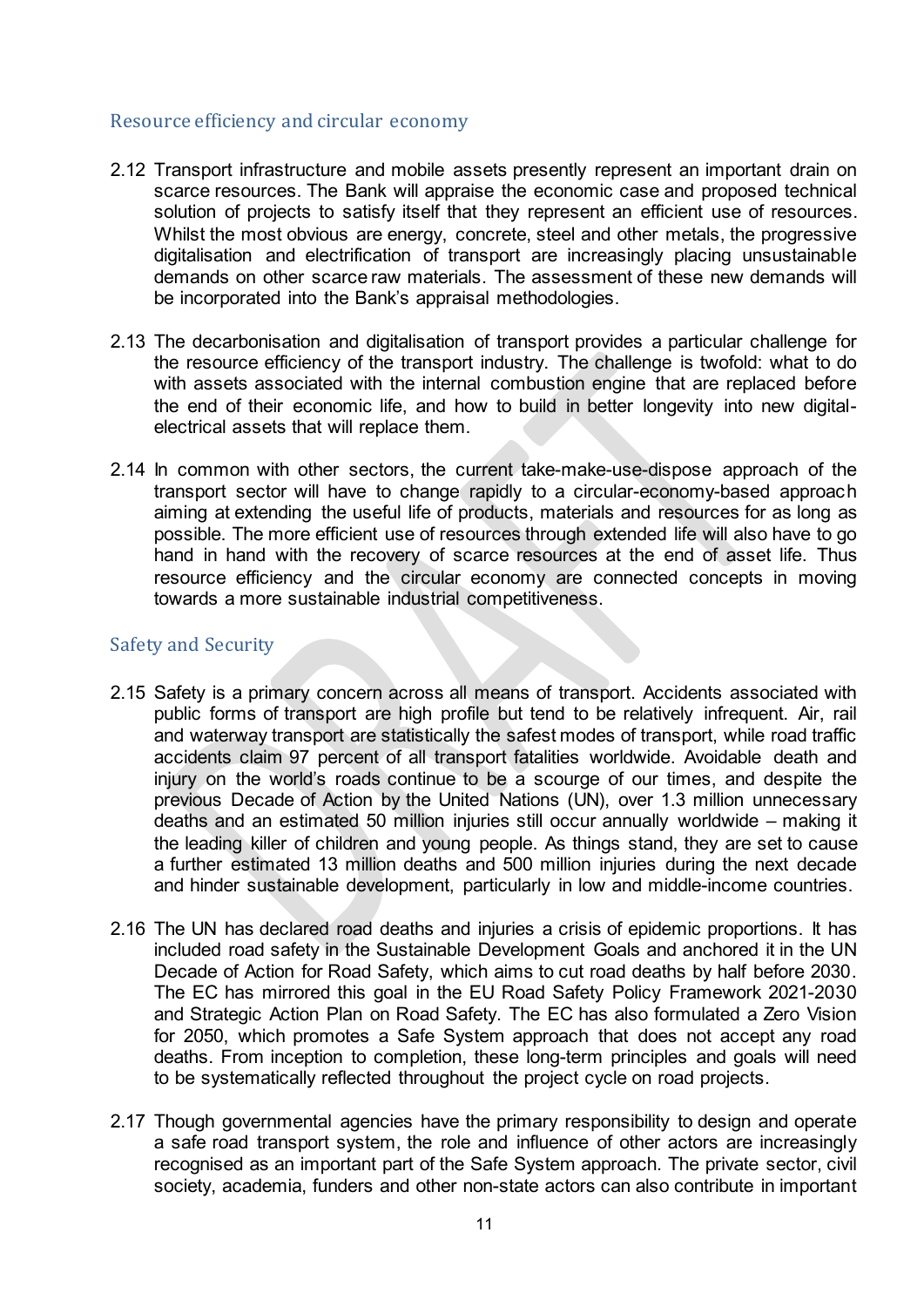ways. The collective, global power of public and private organizations adopting road safety practices as part of their contributions to the SDGs, together with their endorsement, leadership and purchasing power, is substantial.

- 2.18 Whilst the main focus of safe travel is on reducing the risk of accidents, there is a growing need in the modern and interconnected world to also carefully consider the safety of users and freight from an increasingly wide set of security threats. Transport Security is about the protection of passengers, staff, the public, and the infrastructure, vehicles and cargo against attacks, crime and intentional harm. This includes cybercrime and terrorist attacks on the transport system, which have become increasingly widespread, and extends to the security of freight, both from theft and damage, but also as a means of enabling and supporting other crimes.
- 2.19 Transport Security also includes physical aggression, sexual harassment or other forms of unwelcome behaviour, which are a particularly problem for women and girls, young men, LGBTIQ people, elderly and certain other groups depending on the context on public transport. Affected groups might have to adjust their means of travel, change the time of travel, route or transport mode or even decide not travel which can lead to reduced accessibility, inconvenience and increased costs. Insecurity is therefore a major contributor to the growing problem of Transport Poverty.

## <span id="page-15-0"></span>**Connectivity**

- 2.20 Within the EU, the Single Market seeks to unite the Member States as one territory without any internal borders or other regulatory obstacles to the free movement of people, goods, capital and services. Since the 1990s, the Trans-European Networks for Transport (TEN-T) has been the infrastructure backbone of the Single Market, covering roads, railways, inland waterways, ports and airports. TEN-T also play an important role for the cohesion of the EU, aiming to provide efficient connections between central and peripheral regions of the EU, and therefore contributing to a balanced development across the Union. They also contribute to the EU Green Deal objectives and the climate targets by making incentives and requirements for the infrastructure development and delivers the infrastructure basis for alternative fuel deployment.
- 2.21 The TEN-T investment challenge is significant and the networks are far from complete, most notably in some Member States in Central and Eastern Europe, but also in many Western European countries. Many existing links now require upgrading and updating, and the cross-border connections of the network have proved particularly intractable. The decarbonisation and digitalisation challenges will also require significant upgrading of some of the older existing links.
- 2.22 The completion and efficient functioning of the EU internal market is critically dependent on the connectivity of the logistic chains that support it, and therefore on the infrastructure and technology that enable these logistics chains. The growing demand for the transport of goods and freight will have to be managed in a cleaner and more efficient manner in the future. This will affect all modes of transport and the challenges are complex. The containerisation of freight has dramatically altered the transport of goods but bulk cargo is still required to feed resources into the economy and high value cargo still has a time premium. Economies of scale are an important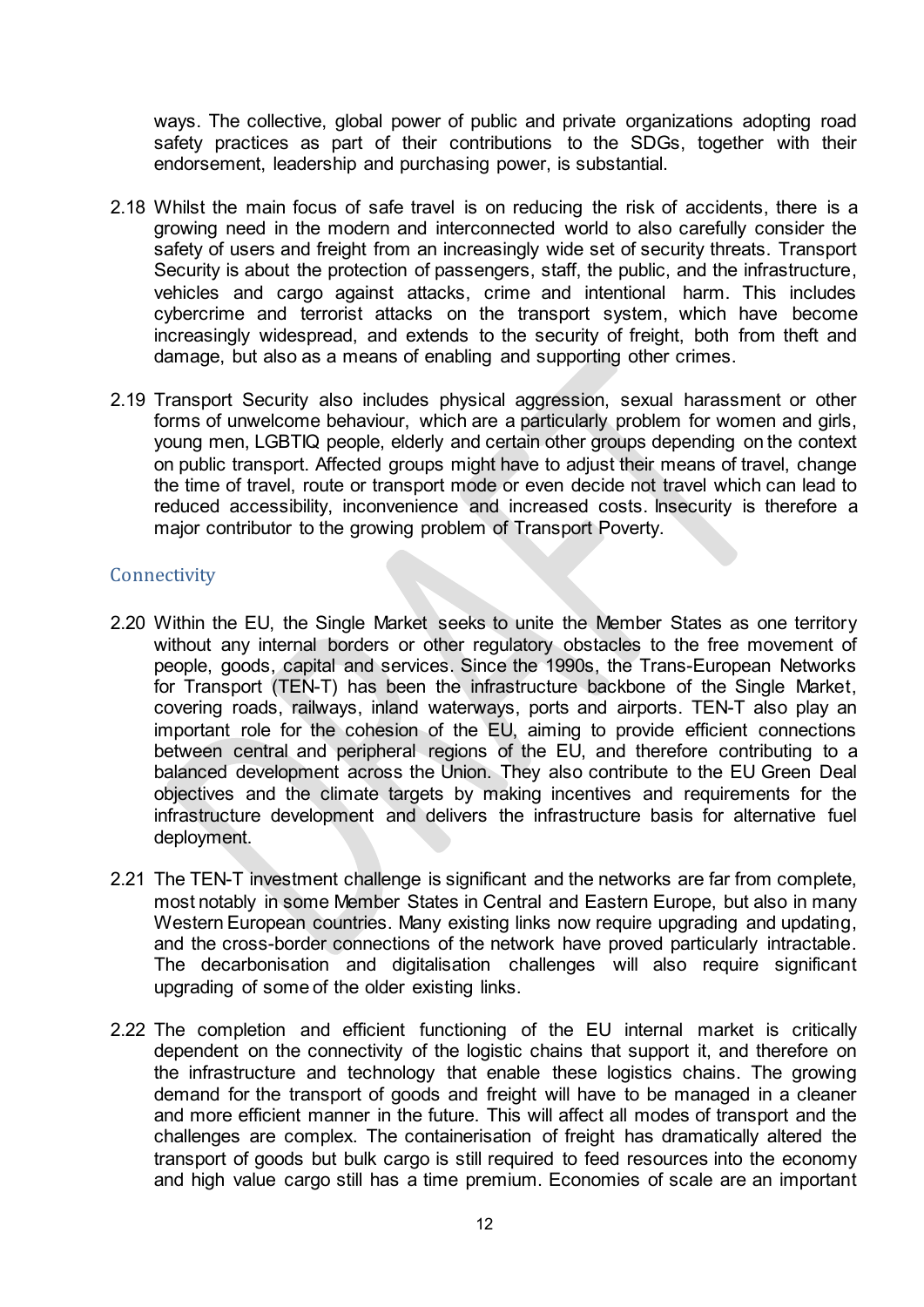consideration, and shipping and rail therefore have advantages for longer journeys, but more and more journeys start and end with short 'last mile' trips that often take place in urban areas. Different solutions are therefore required at each stage of the supply chain, some of which imply the need for intermodal capability.

- 2.23 Connectivity concerns also the integration of the EU into the global economy. In enabling trade between Europe and other parts of the world, maritime transport plays a key role but road and rail are still important for trade with neighbouring countries. For passenger transport, aviation becomes harder to substitute as distance grows, and high value and time-critical freight still require efficient airborne links.
- 2.24 Whilst the problems of connectivity and market access still require significant investment in the EU, the same issues are further magnified in emerging and developing countries outside Europe. High-quality core transport networks are needed as the basis for economic and social development.

#### <span id="page-16-0"></span>Equal accessibility

- 2.25 There are many dimensions to people's different abilities to access transport and mobility services. A lack of transport provision is increasingly referred to as "transport poverty", because the impact of reduced mobility on people's opportunities in life can be compared to the effects of financial poverty. The geographical dimension of transport poverty concerns the unequal access to mobility for people in different regions or countries. A balanced and sustainable development of a country, and also of the EU, necessitates the promotion of equal access to mobility for all citizens, regardless of where they live. A lack of rural transport services can contribute to transport poverty even in more developed regions.
- 2.26 The social dimension of transport poverty is related to this in that people from disadvantaged groups tend to have worse access to transport and the life opportunities that depend on it, in particular quality jobs and education. Low income groups depend heavily on subsided transport services, but even when these are available, they do not necessarily address the locational needs. Gender inequalities in society at large translate into inferior access to, use of, and benefit from transport-related services and employment opportunities. Women's and single parents' high reliance on public and non-motorized transport, combined with their caring responsibilities, add to their relative transport poverty. The risks of gender based violence that in particular women and girls, young men and LGBTIQ people face on their way to and during their use of transport facilities also impact their mobility. Disabled access to transport services remains a persistent issue despite benefiting from a strong legislative support.
- 2.27 Women also remain largely underrepresented in the transport workforce, with only around 20 percent women in the EU's transport sector. A more gender balanced workforce would help the transport sector to better address women's needs as customers and service users and apply a gender equality perspective in the planning and implementation of transport policies, programs and projects.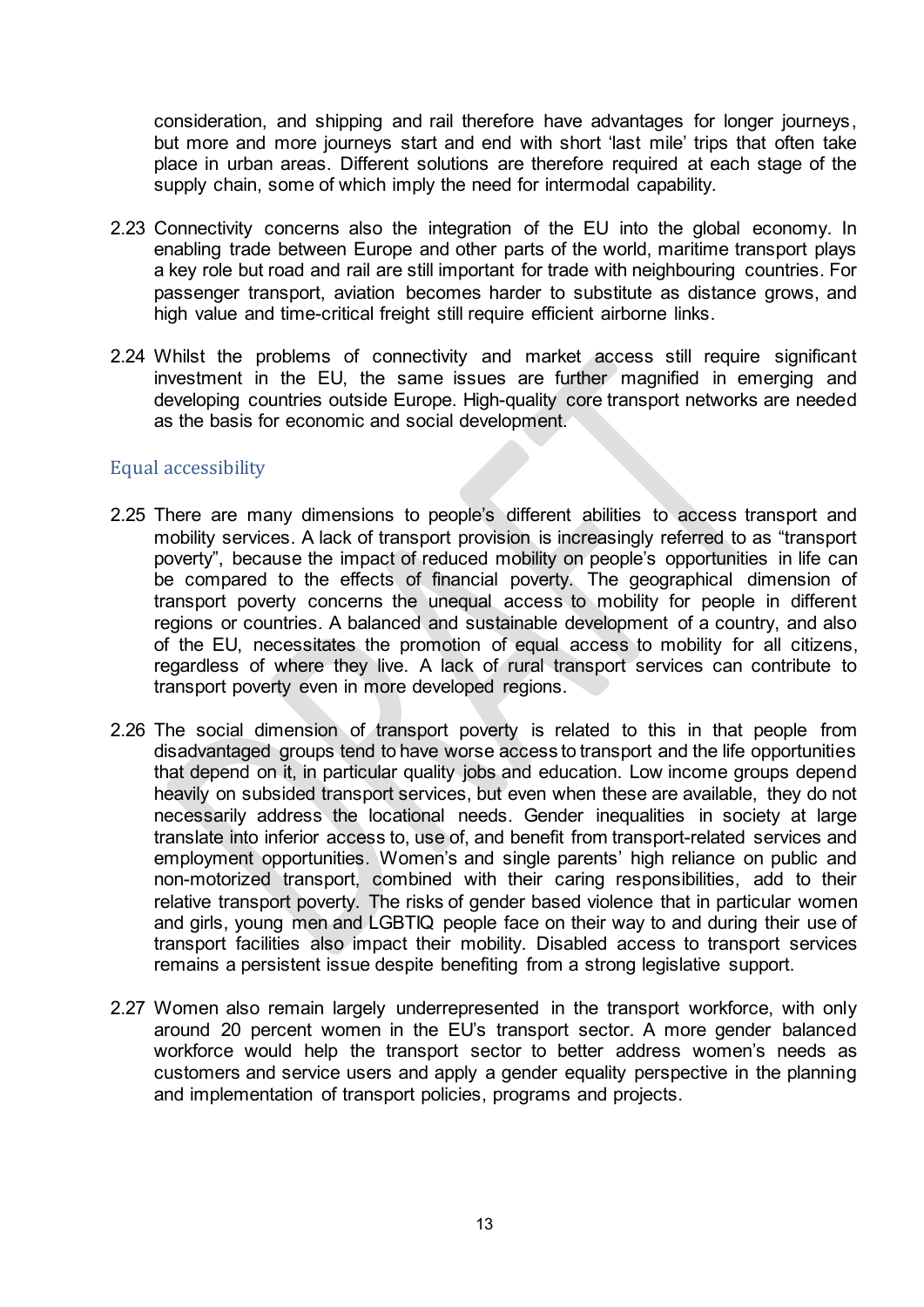## <span id="page-17-0"></span>Development

- 2.28 The preparation of major transport projects is challenging everywhere, but emerging and developing countries face a combination of additional institutional, financial and technical problems. Most of these challenges are common to all transport sectors. Macroeconomic issues and borrowing capacity can compromise the implementation of an otherwise solid project. Corruption, fragile institutions, unclear decision-making, security risks and political interference all lead to a weak institutional capacity to finalise projects. Emerging and developing countries often face more rapid urbanisation without the financial means to make the concomitant investments, and exhibit a stronger dependence on vehicles using fossil fuels due to a lack of access to clean alternative fuels. At the same time rural populations experience transport poverty and the inability to get goods to market.
- 2.29 Some challenges in emerging and developing countries are transport sector-specific. Surfaced roads in emerging and developing countries are too few and of too low quality, contributing to high transport costs and making accessibility to basic services and markets a serious challenge - including in terms of high accident fatality rates.
- 2.30 Urban transport has good potential to prevent the steep rise of car ownership and severe urban sprawl observed in many emerging economies, and of thereby reducing CO2 emissions, but requires comprehensive long term urban planning and, within such a planning framework, high investment levels to replace or complement old, inefficient public systems or uncoordinated informal private initiatives.
- 2.31 The availability of basic rail infrastructure is often inadequate, with the quality of services sometimes reaching a high level of neglect. Those countries without an adequate network often lack the financial resources to develop one, and even for those with a reasonable network, it is often not electrified or has been allowed to deteriorate.
- 2.32 Around two thirds of trade originates in developing countries with most handled by the ports sector. Specific challenges for investments in ports relate to weak regulatory frameworks, and the environmental and social impacts of port development in countries with highly sensitive ecosystems and vulnerable communities. The recent interest in privately financed port developments from many developing countries adds an additional layer of complexity in these cases.
- 2.33 It is therefore important not to assume that the same solutions can be deployed in emerging and developing countries, or in the same timescale, as is happening elsewhere. It is therefore important to take account of the local context, including the strong need for technical assistance. At the same time it is important that international financial institutions do not contribute to "locking in" emerging and developing countries to a non-sustainable development path.

## <span id="page-17-1"></span>Digitalisation and Automation

2.34 The disruptive changes being brought about by digitalisation are being felt primarily in urban and road passenger transport, but the digitalisation and automation of transport concern all modes, with the European Rail Traffic Management System (ERTMS) and the Single European Sky (SESAR) being prime examples from other sectors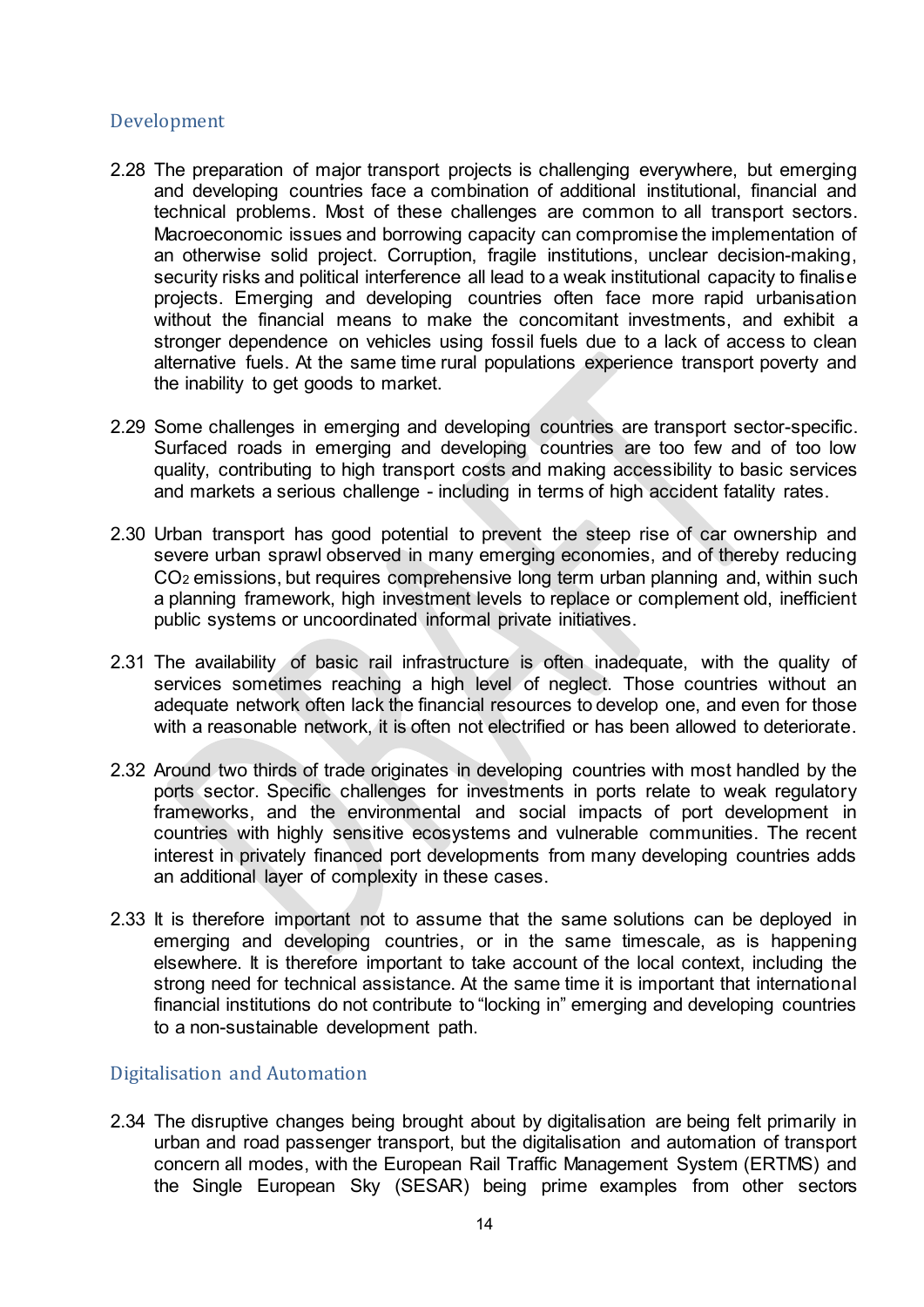addressing safety, congestion and competitiveness challenges. Moreover, digitalisation and automation equally concern freight transport and logistics as much as passenger transport.

- 2.35 Vehicles and road infrastructure sensors and actuators are increasingly being rolled out in the transport sector, and are becoming gradually interconnected as part of the "Internet of Things". They generate "Big Data" on traffic flows, the position and the status of vehicles, or of the status of the road infrastructure itself. Access to this data in real-time presents a significant opportunity for the transport sector, but travellers' data privacy will need to be ensured, and investment in cybersecurity will help protect digital transport infrastructures.
- 2.36 The latest developments in big data, robotics and artificial intelligence are bringing the next level of "autonomous driving" closer. The increasing automation of vehicles and driving is expected to have substantial safety benefits. Autonomous driving represents an opportunity to develop new mobility solutions, and will help in offering mass transit solutions to people in locations where it was previously difficult because of high operational costs.
- 2.37 The digital revolution will also enable the more widespread development of "Mobilityas-a-Service" (MaaS) solutions that have the potential to disrupt the existing economics of transport services. MaaS involves a move away from a transport model based on transport asset ownership, towards mobility solutions that are consumed as a service. Its key promise is to suggest the most suitable mobility solution based on traveller's needs. It can also offer flexibility, for instance by allowing access to public vehicles that can be used as easily and instantly as private vehicles. The main challenge for the more extensive roll out of these services will be their integration into the physical, legal and operational architecture of existing transport systems, involving cooperation among mobility agencies and service providers, as well as the interoperability of new and existing mobility systems.

## <span id="page-18-0"></span>Sustainable cities

- 2.38 The world population is becoming increasingly urbanised, with cities providing the engine of socio-economic development. With 80% of Europeans expected to live in cities by 2050, up from 70% today, the demand for urban mobility is expected to continue to grow.
- 2.39 The growth of cities provides unique challenges for transport planners. Whilst the proximity of people, activities and resources bring societal benefits in terms of scale effects and efficiency of service provision, it is clear that without careful planning, the resulting land use patterns can also lead to growing negative social, environmental and human health externalities. Similarly, cities which are not growing in population are also transforming and regenerating, resulting in evolving land use patterns bringing externalities which have to be carefully managed. Urban planning, including sustainable mobility planning, is critical in enabling sustainable urban development and regeneration.
- 2.40 The competition for space in densely developed areas requires the careful allocation of space to ensure that the demands of these growing populations can be met in an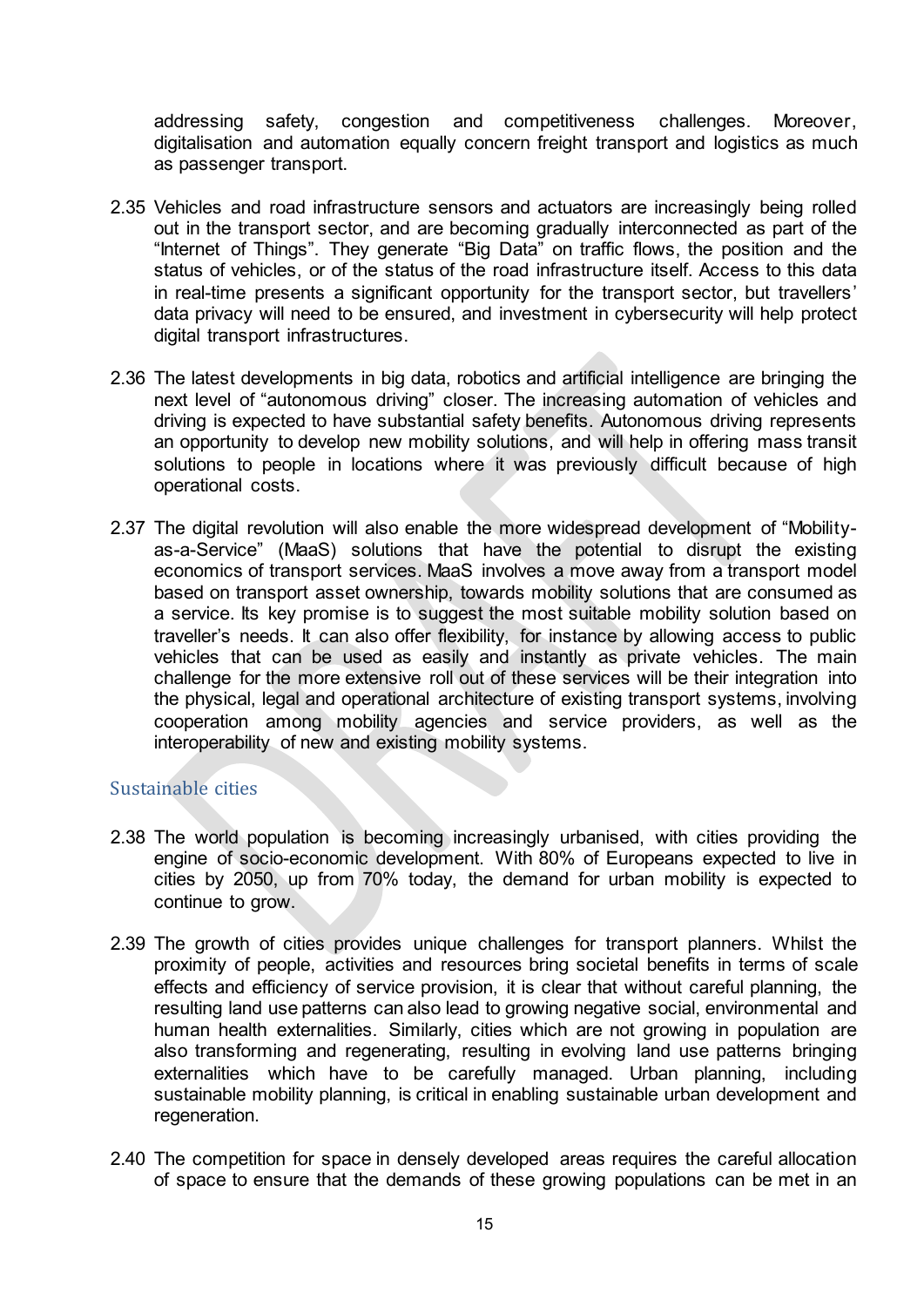equitable and sustainable manner and without increasing the negative impacts of transport from which cities can suffer. Density leads to a higher complexity of the urban fabric, making transport infrastructure more costly and time-consuming to develop and requiring strong financial support from transport authorities. This is particularly the case where a lack of forward planning results in the need to retrofit expensive mass transit infrastructure or goods distribution systems into an existing high density urban environment.

- 2.41 To achieve clean, accessible and climate neutral cities, a global shift to public transport, shared mobility, walking and cycling is needed, reducing car dependency alongside a transition to zero-emission vehicles. Active modes of transport such as cycling and walking have the potential to play a significant role in urban mobility. Similarly, at-grade public transport can play a complementary role to mass transit systems, such as underground networks, which limits at-grade interfaces and land consumption but comes with high costs that need to be justified in terms of high demand.
- 2.42 The characteristics of urban areas also provide particular opportunities for the roll out of new technology and innovation in the transport sector. The twin challenges of digitalisation and decarbonisation will give rise to different solutions in urban areas, which in many ways can serve as incubators for new ideas.

## <span id="page-19-0"></span>Funding and Financing

- 2.43 In the EU alone, the EC estimate that the EU's climate objectives translate into investment needs during 2021-2030 for vehicles and alternative fuel infrastructure that are up to EUR130 billion higher per year than in the preceding decade, and that additional investment needs in green transport infrastructure amount to some EUR100 billion a year.<sup>[22](#page-19-1)</sup> Resources are limited, so these investments must be prioritised to achieve maximum impact cost-effectively. When added to the significant under investment in maintaining the existing stock since the financial crisis that started in 2008-09 (some EUR50 billion per year below sustainable long term investment levels), the total investment needs of the sector represent a huge challenge.
- 2.44 The long history of the transport sector has left it with a complex patchwork of private and public involvement. The basic infrastructure for road, maritime and rail remains largely in public ownership and is largely publicly funded, although the provision of services is more a mixture of public and private provision. The aviation sector tends to have more private sector involvement. Nonetheless, the majority of the investment in transport infrastructure in more recent times has come from the public sector with users heavily subsidised by tax-payers. However, the sheer scale of investment needs in the sector, combined with dwindling public resources and a desire to follow the twin EU principles of 'user pays' and 'polluter pays' has stimulated the search for increasing private sector involvement and alternative financing and business models.

<span id="page-19-1"></span><sup>-</sup><sup>22</sup> https://eur-lex.europa.eu/legal-content/EN/TXT/PDF/?uri=CELEX:52020SC0331&from=EN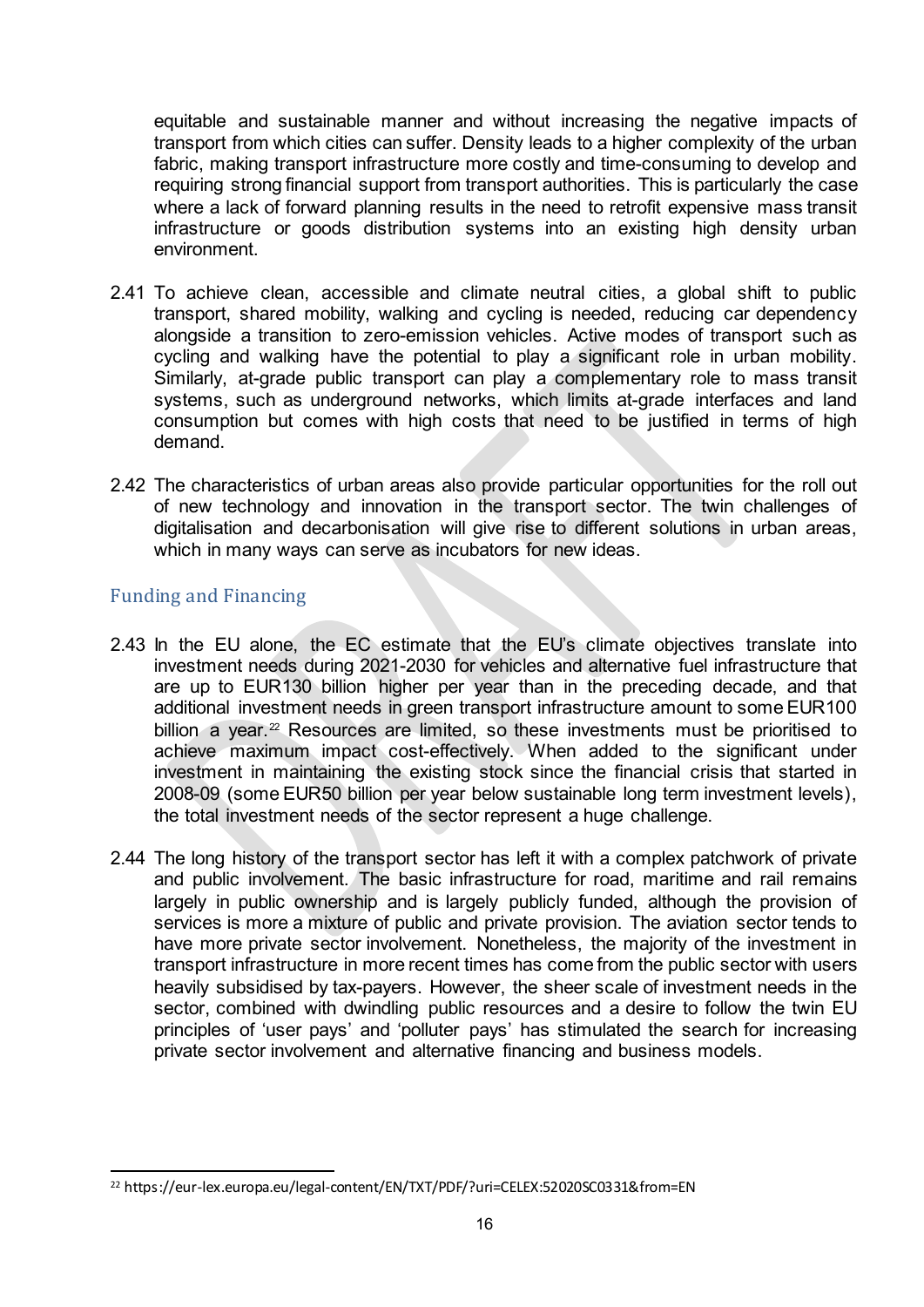## <span id="page-20-0"></span>Other challenges

- 2.45 The transport sector impacts on almost every aspect of human activity, and the challenges it faces are often shared with other sectors. The challenges outlined above are put forward as the key areas for action, but there are many more: for example the underinvestment in basic maintenance, leisure travel and tourism, international value chains, the management of urban airspace (Urban Air Mobility), and high speed travel.
- 2.46 Furthermore, the development of solutions to the challenges necessitates supportive public policies and rapid technological development, but it also requires the establishment and nourishment of new business models in the private sector.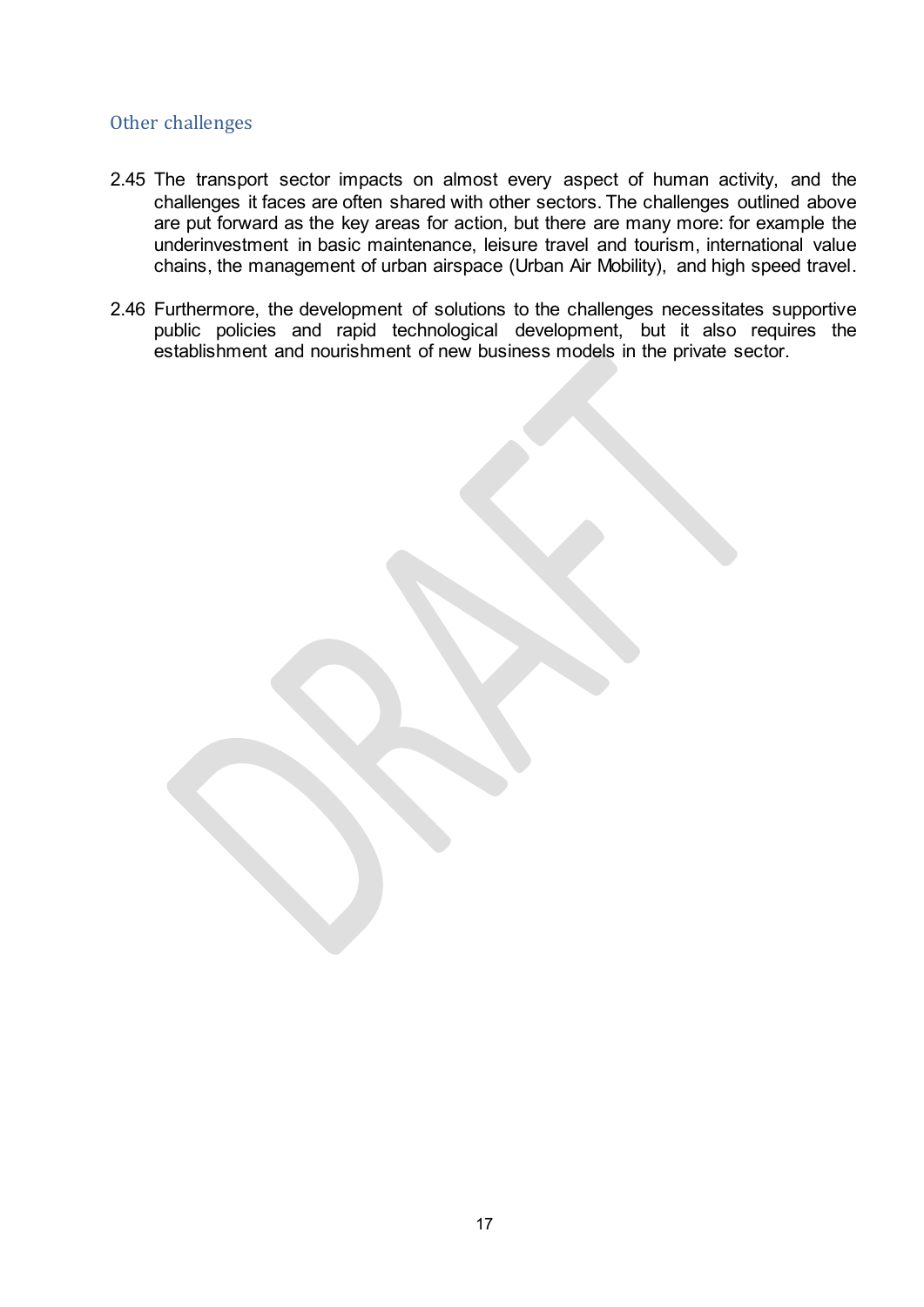## <span id="page-21-0"></span>**3. EU mobility policy**

- 3.1 The European Union (EU) transport policy supports the functioning of the European single market. Its current transport policy aims to foster green, smart and affordable mobility, underpinning the internal market and free movement of goods and people across the EU.
- 3.2 The EU aspires to achieve a climate-neutral Europe by 2050 an economy with netzero Greenhouse Gas (GHG) emissions – in line with the objectives of the Paris Agreement. The European Commission's (EC) strategic long-term vision, "A Clean Planet for all", was approved in late 2018. It foresees a radical transformation of the transport sector, alongside other sectors, so as to achieve greenhouse gas emissions neutrality by 2050. The European Council endorsed a binding EU target of a net domestic reduction of at least 55 % in GHG emissions by 2030[23](#page-21-1), followed by the Fit for 55 –package of legislative proposals $^{24}$  $^{24}$  $^{24}$ . The EU's policies and priorities for transport in the Multiannual Financial Framework 2021-2027 are articulated in a number of EU frameworks: the Global Gateway Strategy, Connecting Europe Facility (CEF), Cohesion Funds, Horizon Europe, InvestEU programme[25](#page-21-3); as well as the EU Taxonomy for sustainable finance together with the recovery instrument NextGenerationEU.
- 3.3 The EC Sustainable and Smart Mobility Strategy<sup>[26](#page-21-4)</sup> is the current EU roadmap for the sector. Influenced by the European Green Deal, the Paris Agreement on climate change, and building upon the previous White Paper for Transport, the strategy lays the foundation for how the EU transport system can achieve its green and digital transformation and become more resilient to future crises. It recognises that transport accounts for a quarter of the GHG emissions, and that it is the only sector for which these emissions have continued to grow. To achieve the EU's climate neutrality by 2050, a 90 % reduction in transport emissions is needed. Thus, the Strategy has set a number of milestones for all transport modes by 2030, 2035 and 2050 and identified a number of initiatives across ten areas of action covering sustainable, smart and resilient transport.
- 3.4 For transport to become sustainable the Strategy highlights boosting the uptake of zero-emission vehicles and related infrastructure, creating zero-emission airports and ports, increasing uptake of more sustainable transport modes both in urban and interurban contexts, greening freight transport, pricing carbon and providing better incentives for users. On smart transport, the Strategy focuses on making connected and automated mobility a reality and boosting innovation and the use of data and artificial intelligence (AI) for smarter mobility. In relation to a more resilient transport system, the Strategy identifies reinforcement of the single market, particularly through the TEN-T network, making mobility fair to all and stepping up transport safety and security across all modes.

<span id="page-21-1"></span><sup>23</sup> https://data.consilium.europa.eu/doc/document/ST-22-2020-INIT/en/pdf

<span id="page-21-2"></span><sup>&</sup>lt;sup>24</sup> https://www.consilium.europa.eu/en/policies/green-deal/fit-for-55-the-eu-plan-for-a-green-

transition/#:~:text=Fit%20for%2055%20refers%20to,line%20with%20the%202030%20goal.

<span id="page-21-3"></span><sup>25</sup> https://europa.eu/investeu/home\_en

<span id="page-21-4"></span><sup>26</sup> https://transport.ec.europa.eu/transport-themes/mobility-strategy\_en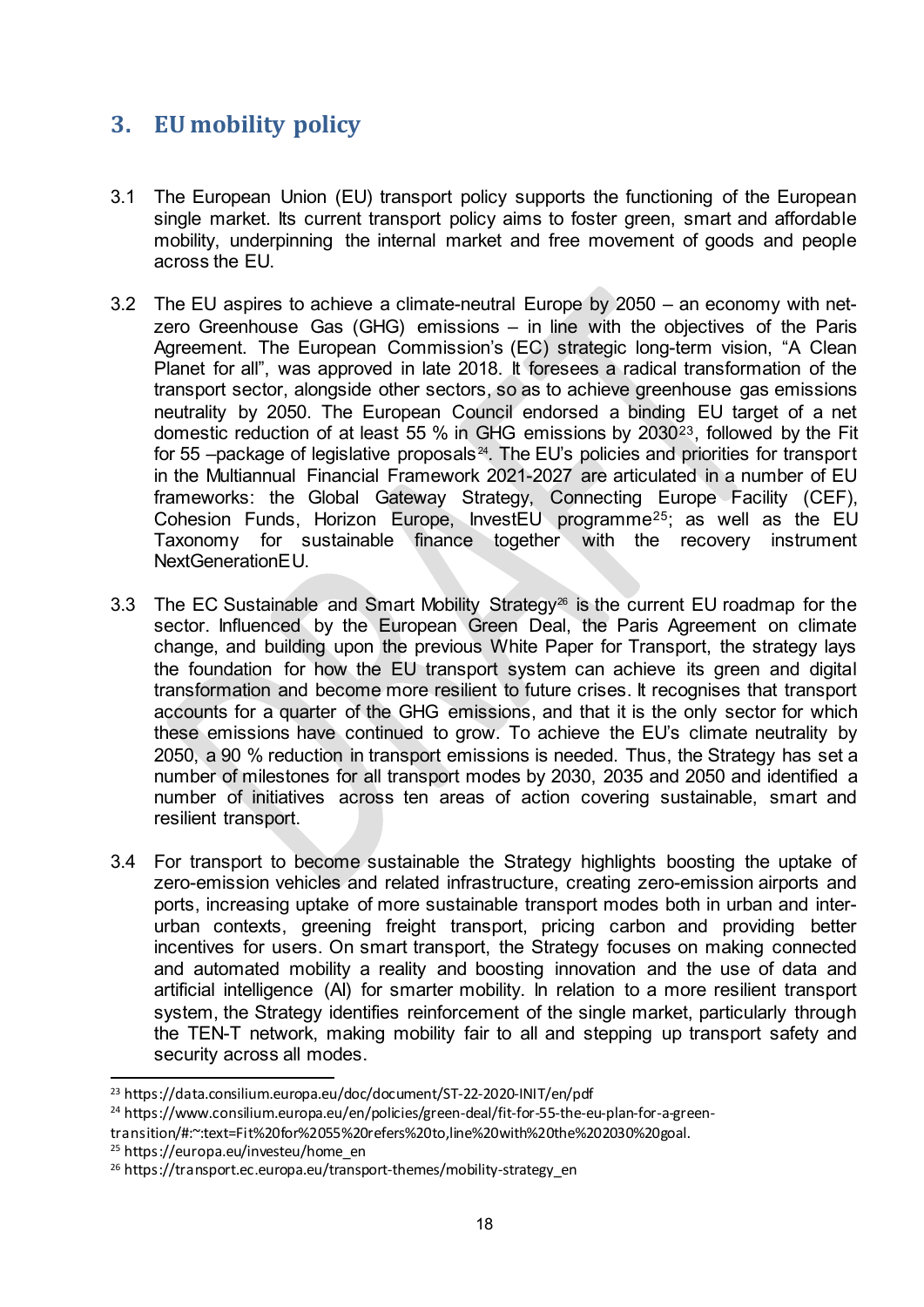- 3.5 In its long term scenarios, the EC foresees continued growth in transport demand through to  $2050.^{27}$  $2050.^{27}$  $2050.^{27}$  All scenarios close the gap needed to deliver the transport contribution to the 2030 Climate Target Plan and to climate neutrality by 2050. Thus, transport demand is projected to grow even in the scenario with the biggest reduction in emissions from transport, reflecting the temperature target of the Paris Agreement and the objective of a climate-neutral Europe by 2050. The climate policy instruments considered included carbon pricing, regulation and combinations of both.
- 3.6 According to the EC, models of climate policies project an increase in the demand for passenger transport in the EU by 32-34 percent between 2015 and 2050. Freight transport by rail, in turn, is projected to grow particularly strongly, with an expected doubling of growth between 2015 and 2050. Road and inland waterway freight transport will grow by some 40 percent.

<span id="page-22-0"></span><sup>-</sup><sup>27</sup> https://eur-lex.europa.eu/legal-content/EN/TXT/PDF/?uri=CELEX:52020SC0331&from=EN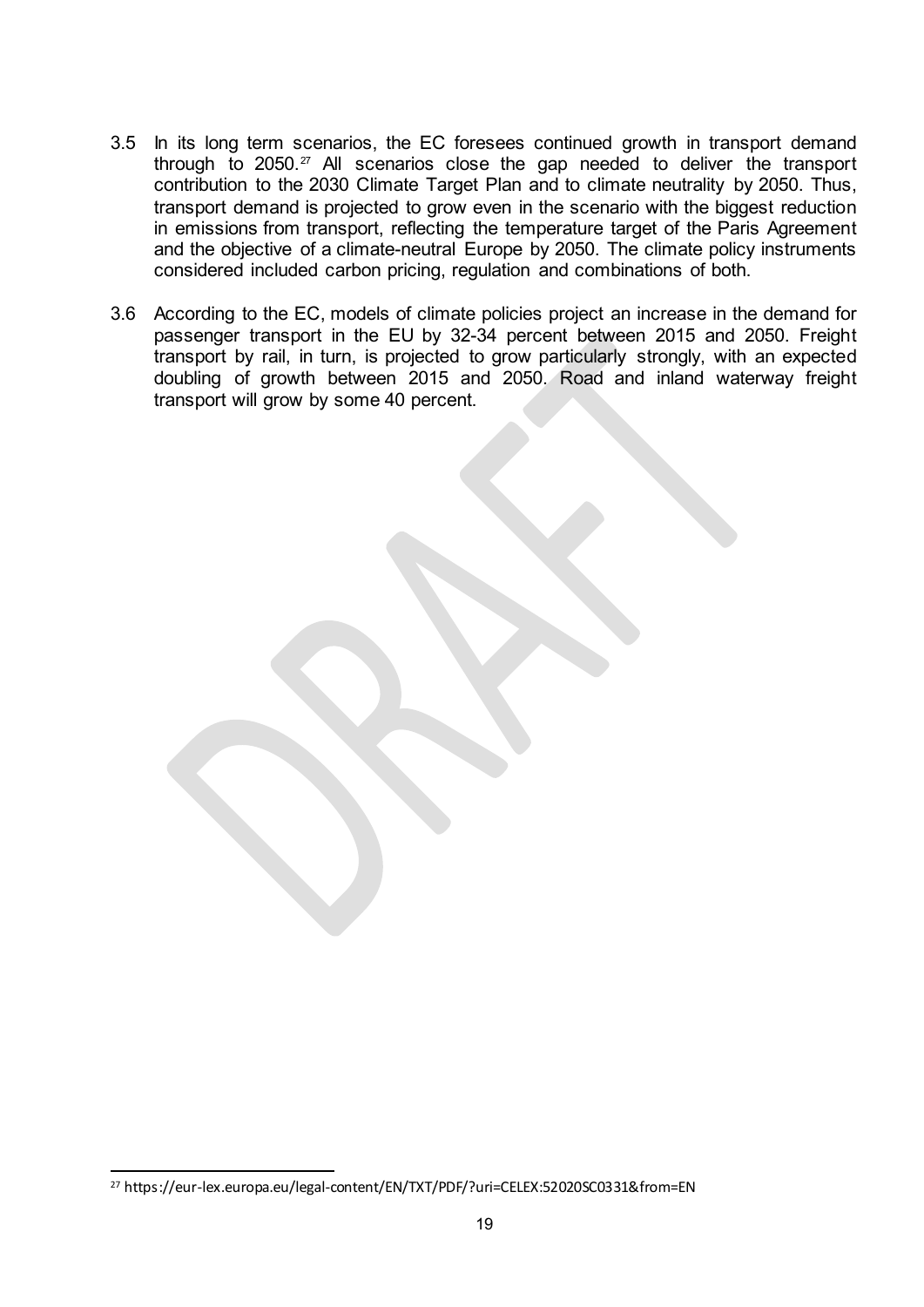## <span id="page-23-0"></span>**4. From Challenges to Solutions**

- 4.1 The challenges listed above facing the transport sector fall into four distinct groups, with the sustainability of increased urbanisation encompassing elements from all of them:
	- Decarbonisation, environmental protection, resilience and resource efficiency concern the negative climate and environmental impacts that mobility causes as its by-product.
	- Safety and security concern the higher risks that a growing number of passengers and vehicles cause for one another, particularly road safety.
	- Connectivity and equal accessibility concern disparities in people's ability to use transport to access work, goods and services, and human contact depending on where they live, how wealthy they are, or what specific socio-biological characteristics they may have.
	- Digitalisation and automation concern the efficiency of transport and the need to manage the increasing demand for mobility without worsening congestion and its negative climate, environmental and safety consequences.
- 4.2 These challenges necessitate a transformational approach to the transport sector. The current transport systems are characterised by harmful emissions and pollution; epidemic loss of life and health; transport poverty in many locations and for many groups of people; as well as inefficiency and waste of societies' resources. In contrast, the future transport systems must aspire to be safe, accessible, green and efficient in order to achieve broader policy objectives at global, regional, national or local level.
- 4.3 The move towards a more sustainable world is led by the United Nations' 2030 Agenda for Sustainable Development and the Sustainable Development Goals (SDGs). The SDGs are comprehensive and recognise that any transformation must balance social, economic and environmental aspects of sustainability. Sustainable transport and mobility is fundamental in achieving many of the SDGs, so transforming transportation means finding a balance between all these aspects.
- 4.4 A Sustainable Transport system must meet the needs of the present by providing the necessary mobility services, but without compromising the ability of future generations to meet their own needs. Over the course of the past few years the EIB has actively contributed to a growing consensus amongst transport policy stakeholders that a Sustainable Transport system must be at the same time safe, accessible, green and efficient.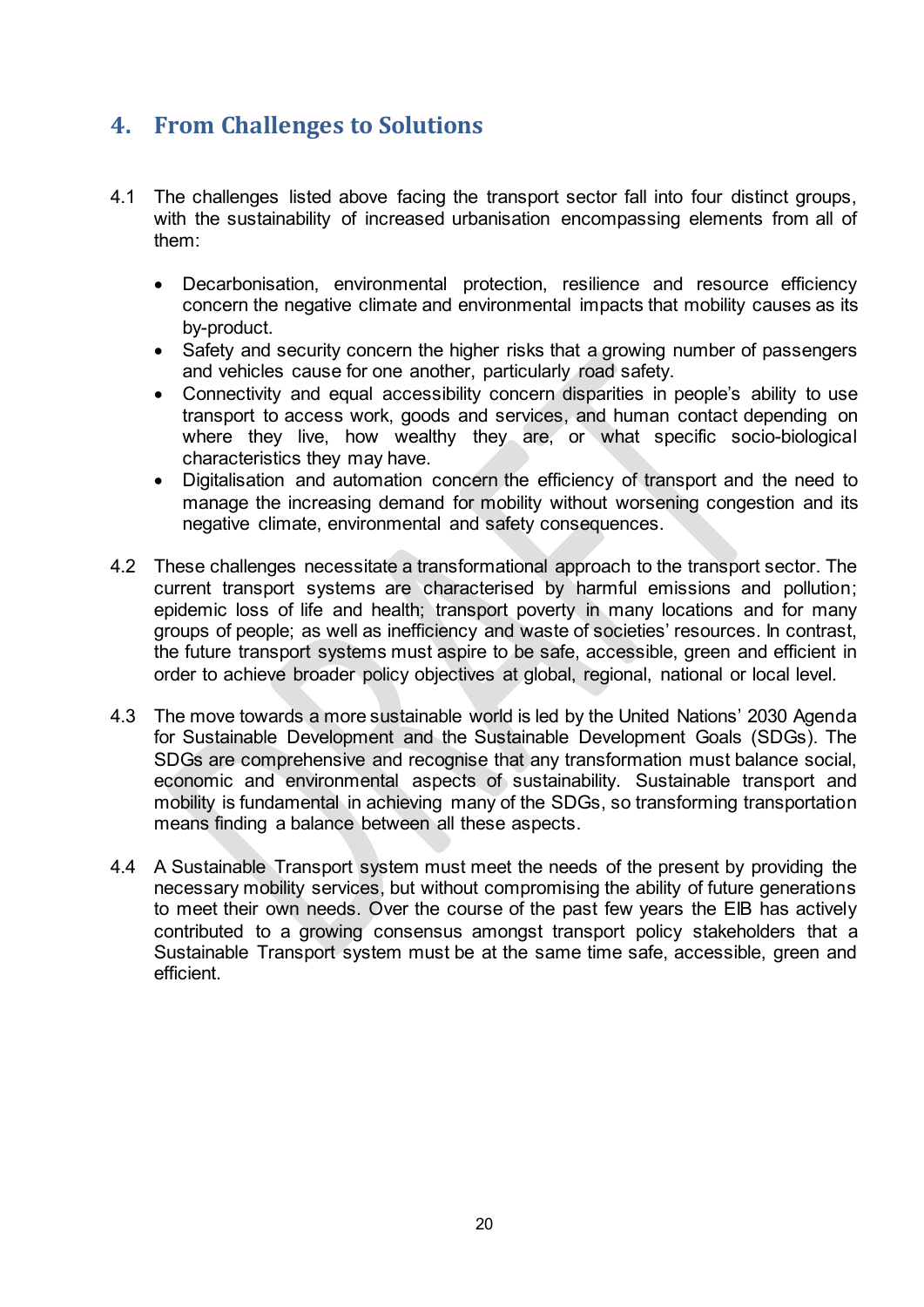

**SAFE AND SECURE** - A safe system that prevents unnecessary loss of life, and protects users from attack, discrimination or harassment.



**ACCESSIBLE** - An affordable and accessible network available to all who can benefit from the opportunities it provides.



**GREEN AND RESILIENT** - A clean, carbon neutral and resilient system that does no significant harm to the environment



**EFFICIENT** - A smart and efficient system that achieves its benefits by utilising technology to minimise the use of resources and to prevent congestion.

4.5 These principles of sustainable transport will underpin the support of the EIB to the transport sector, providing a value framework within which to help tackle the many pressing problems it faces and prioritize EIB's support.

## <span id="page-24-0"></span>Safe and Secure Transport

- 4.6 Whist safety and security are a primary concern in all transport modes, there is no doubt that the most urgent priority for investment at the moment is the hidden global pandemic of road safety.
- 4.7 Road safety is underfunded in most countries. Long-term, sustainable investment is required for the development of safe road infrastructure as well as for interventions that can improve road safety. There are significant opportunities to leverage existing investments in broader areas of transport, particularly transport and network planning, public transport, road construction, traffic operation and maintenance. Rather than serving as an "add-on" to these broader transport activities, road safety must be embedded in, and integral to, transport decision-making.
- 4.8 The United Nations' (UN) Global Plan for the Decade of Action for Road Safety 2021- 2030 along with the European Union's (EU) Commission's EU Road Safety Policy Framework 2021-2030 – Next steps towards "Vision Zero" describes what is needed to achieve the 50% reduction target by 2030, and calls on governments and partners to implement an integrated Safe System Approach.
- 4.9 The Safe System approach recognises that the road transport system is complex and places the safety of the individual at its core. It recognises that a multi-modal planning process, road users, vehicles, road infrastructure, enforcement and post-crash care must interact and be integrated in a way that engenders a higher level of safety.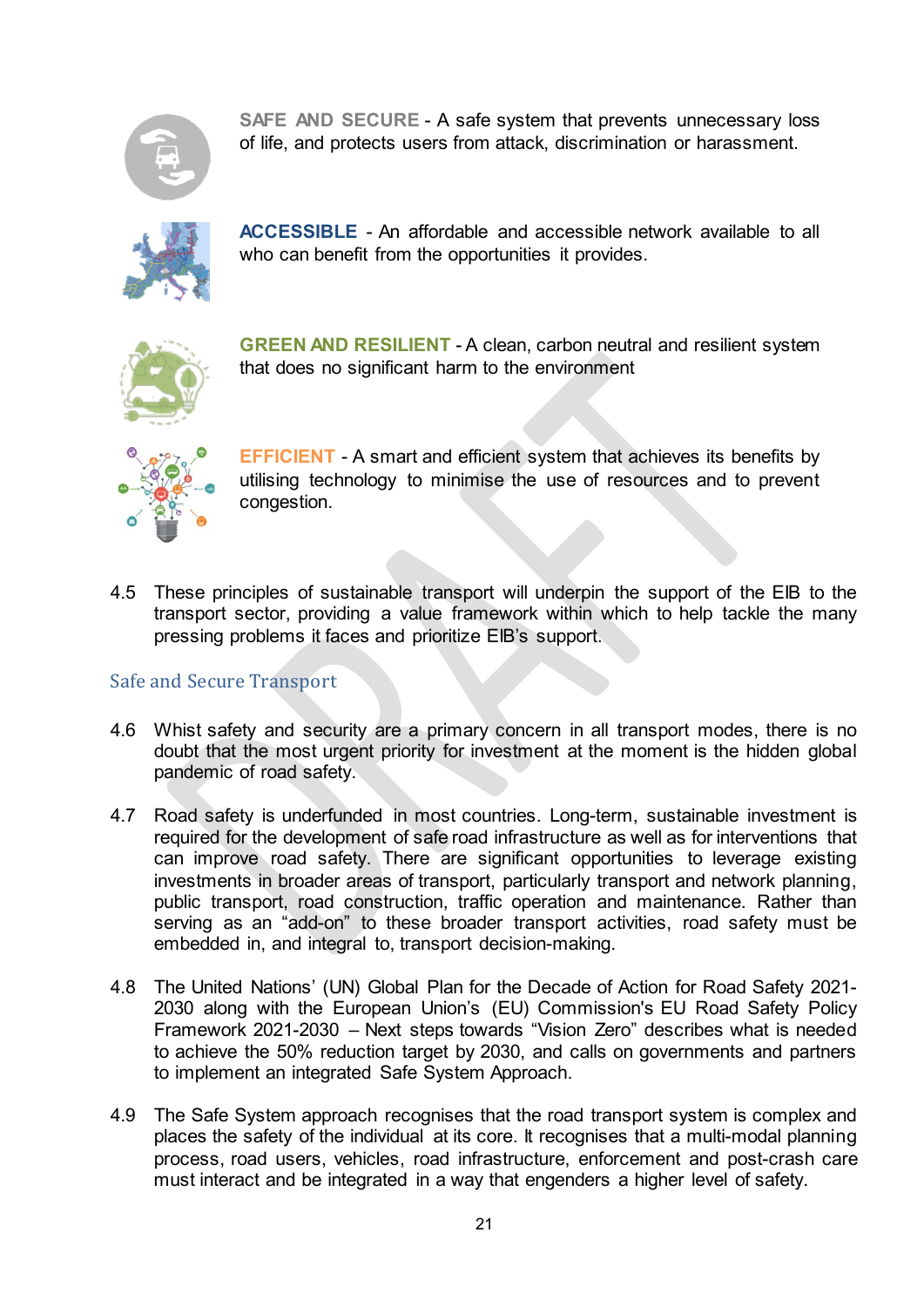4.10 It is self-evident that transport ought to be free from accidents and associated fatalities and injuries. However, transport systems are increasingly the subject of deliberate attack and so should also be secure for users and society. Critical transport systems will increasingly need to be protected from threats by terrorist and criminal activity. Secure transport also needs to address the needs of vulnerable users, who are reluctant to travel when subjected to criminal activity or harassment.

## <span id="page-25-0"></span>Accessible Transport

- 4.11 Given that transport is pivotal to the development of a more equitable world, and to ensure that no one is left behind, people should have access to transport services that meet their needs. These services must not only meet the needs of the many, but also those disadvantaged by geographies, gender, age, physical ability and economic hardship. Access to employment and education opportunities, essential services such as hospitals and emergency services, leisure activities and goods deliveries should be equally available to all regardless of a person's socio-economic characteristics.
- 4.12 Improving accessibility will be particularly important for many developing countries, where universal accessibility is still far from reality and where considerable transport poverty persists. However, tackling transport poverty is equally important within the EU, where many rural areas and disadvantaged populations remain, in particular in the hinterlands of urban areas. Cross border accessibility also lies at the heart of the European Union and its single market, and completion of the Trans-European Networks for Transport (TEN-T) network to facilitate cross-border flows between member states and with the EU's neighbourhood still requires major investment.

## <span id="page-25-1"></span>Green and Resilient Transport

- 4.13 Transport must become more climate neutral as well as resilient to future changes. One of the most important transformations the transport sector will face in the coming decades will be decarbonisation, and the scope and speed of decarbonisation will differ between regions and countries, depending on affordability and also on the viability of alternative fuel options.
- 4.14 Some level of climate change is now inevitable and much of our transport infrastructure will therefore need to be made resilient and adaptive to increasing frequency and severity of climate events. Safeguarding the climate resilience of transport assets will be an important driver of investment in the sector, especially in infrastructure. The resilience of transport infrastructure assets can be enhanced through engineering choices throughout their lifecycle, but it also hinges on planning and investment in other sectors. Depending on its location, the protection of transport infrastructure may require significant changes to land use, including investments in flood protection and water retention.
- 4.15 Transport must also reduce its environmental footprint, being much cleaner, reducing the impact of air pollution and noise, in particular when located close to sensitive areas such as dense urban areas or natural conservation areas, and reducing its overall land take. This implies continuous promotion of, and investments in all low impact transport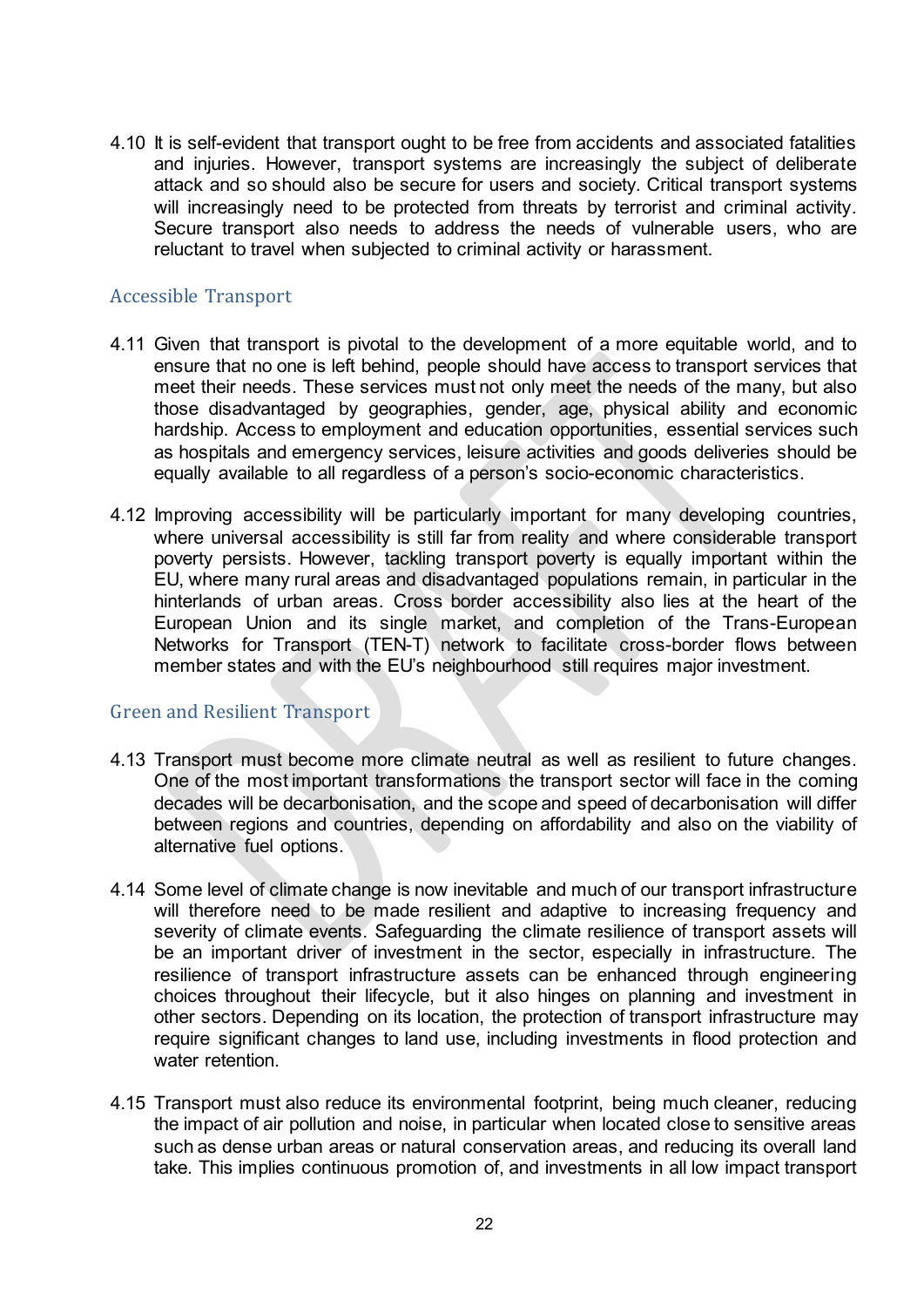modes, notably walking, cycling, and public and shared transport, green shipping, as well as in the electrification of transport fleets. Cleaner transport also implies resource efficiency, meaning not only economic use of resources during the manufacturing and operation of vehicles, trains, ships and airplanes but also scrapping procedures that reuse and recycle when and where possible.

## <span id="page-26-0"></span>Efficient Transport

- 4.16 Transport must meet the demands placed on it, and systems must be predictable, reliable, timely and cost-effective. Despite recent financial, security and health shocks, demand for transport is expected to continue to grow in the long term in line with population and economic activity.
- 4.17 Transport projects need to provide sufficient capacity to keep pace with the needs of an efficient economy, avoiding a damaging "capacity crunch".
- 4.18 Customer expectations for speed and low cost have reached new heights in the 'always-on', digital and global world. As transport will be increasingly multimodal and international, the efficiency of door-to-door journeys of peoples and goods will be more and more dependent on seamless connections between different transport modes and between countries, in particular within the Single Market of the European Union.
- 4.19 Improving travel times, reliability, and operating costs will therefore remain the bedrock of transport planning and the transformation towards more sustainable transport. Automation and digitalisation will greatly help, and smart solutions such as Intelligent Transport Systems and Mobility-as-a-Service will fundamentally transform travel.

## <span id="page-26-1"></span>Transforming Transportation

- 4.20 A transport system that does not adequately address all of these four dimensions will not be sustainable in the long term. The current transport system with its overreliance on fossil fuels and its adverse impacts on climate and the environment needs urgent reform. While much future investment will be needed to shift transport systems onto a low polluting and climate resilient path, future transport must at the same time maintain and further improve safety, accessibility and efficiency. This is in particular true for the countries in the developing world.
- 4.21 Together with the European Commission and other Multilateral Development Banks, the EIB will support investments that contribute to Transforming Transportation into a more sustainable system, making transport systems safer, more accessible, greener and more efficient, and ensuring that mobility can meet the needs of the current generation without compromising its legacy for future generations.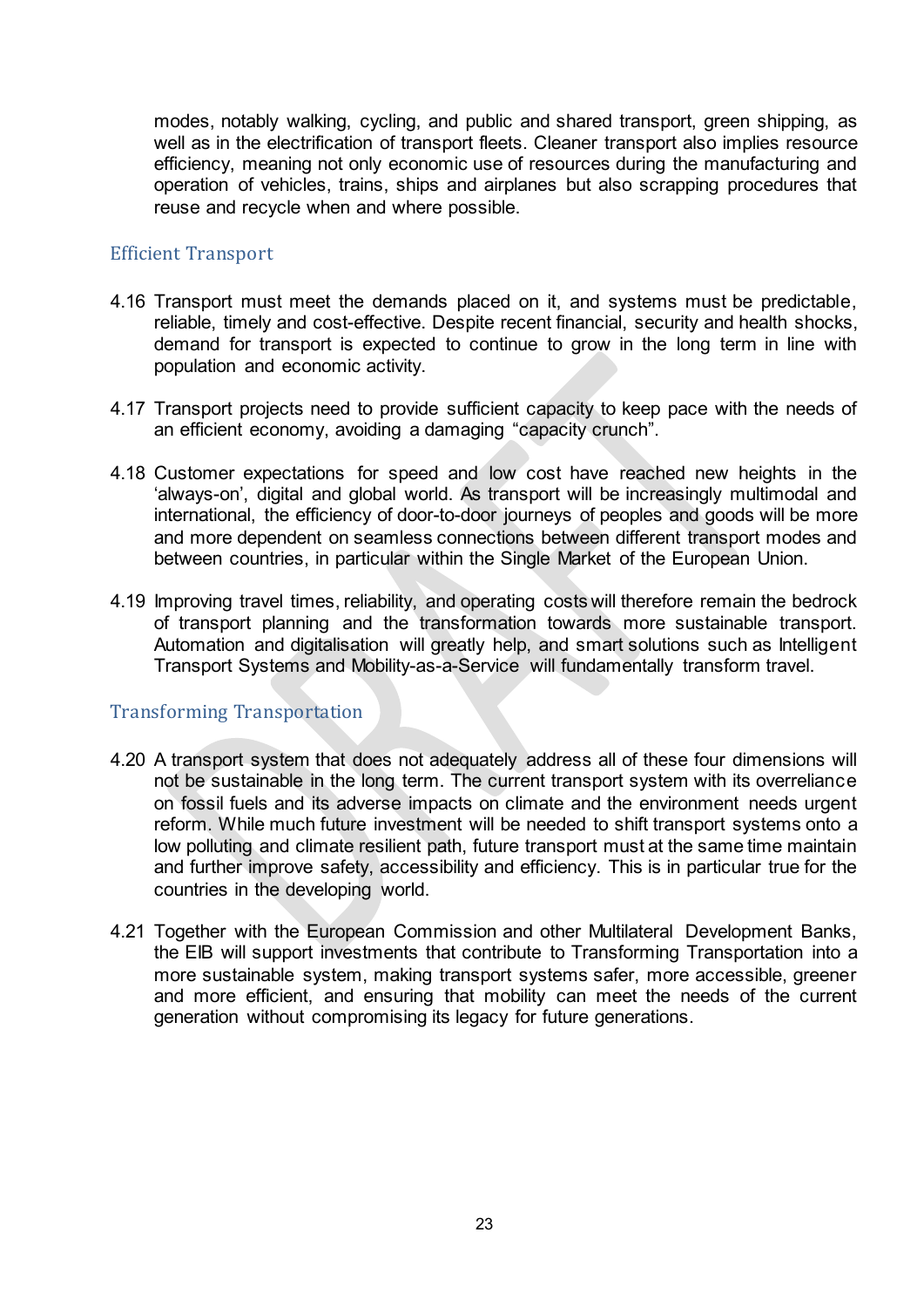## <span id="page-27-0"></span>**5. Priorities for EIB support**

5.1 In light of the unprecedented challenges facing the sector, the EIB recognises the imperative to move towards a more sustainable transport system, and the proposed EIB approach to Transforming Transportation provides the framework for EIB support. This chapter details the way in which EIB support to the transport sector will be prioritised over the period 2021-2027.

#### <span id="page-27-1"></span>Requirements for all sectors

The priorities identified in the new Transport Lending Policy (TLP) will be subject to and consistent with the role of the EIB as the European Union's (EU) Climate Bank, together with other EIB policies, principles, standards and guidelines applicable. The Climate Bank Roadmap (CBR) details the criteria for investments, both in transport vehicles and in infrastructure, to be considered Paris-aligned, and therefore eligible for EIB support. These eligibility criteria for the transport sector may therefore be subject to future revisions in the context of the CBR and the EU policy and regulatory developments such as EU Sustainable Finance Taxonomy.

- 5.2 All eligible transport investments are potentially suitable for EIB support, but given the limited availability of resources, these are prioritised as detailed in this section, and in full alignment with all other relevant EIB policies and quidelines. The EIB will continue to refine its existing set of tools and to develop new tools to aid the selection and prioritisation of investment projects for its support.
- 5.3 The EIB takes a technology-neutral approach to its support for the deployment of all transport technologies, including different alternative fuels, provided that they are, or have the potential to be, Paris-aligned.
- 5.4 In full alignment with the approach in the CBR, which sets out a Paris-alignment framework for all operations globally and without carve-outs for specific geographies, the priorities identified below apply both inside and outside the EU. However, the CBR also recognises that references to EU legislation, regulation and standards must be interpreted in local contexts outside the EU. The CBR refers to the principle of common but differentiated responsibilities and respective capacities in the light of different national circumstances. Moreover, the CBR highlights the relevance of the objectives of external mandates, and the impact of the Paris alignment on these mandates, for EIB activity outside the EU. Adopting the same approach below, some of the priorities inside the EU are not directly and immediately applicable outside the EU. Such instances are explicitly identified and justified below.
- 5.5 As the EU Bank, the EIB intends to keep its approach to lending inside and outside the EU coherent with EU procurement and trade policy and to proceed regularly to any relevant updates stemming from the evolution of EU procurement legislation as adjusted to the context of operations outside the EU. In addition, given the distorting effect that foreign subsidies may have on the EU internal market, the Bank will maintain an enhanced dialogue exploring jointly with the appropriate services of the Commission how the EIB could apply certain recommendations on levelling the playing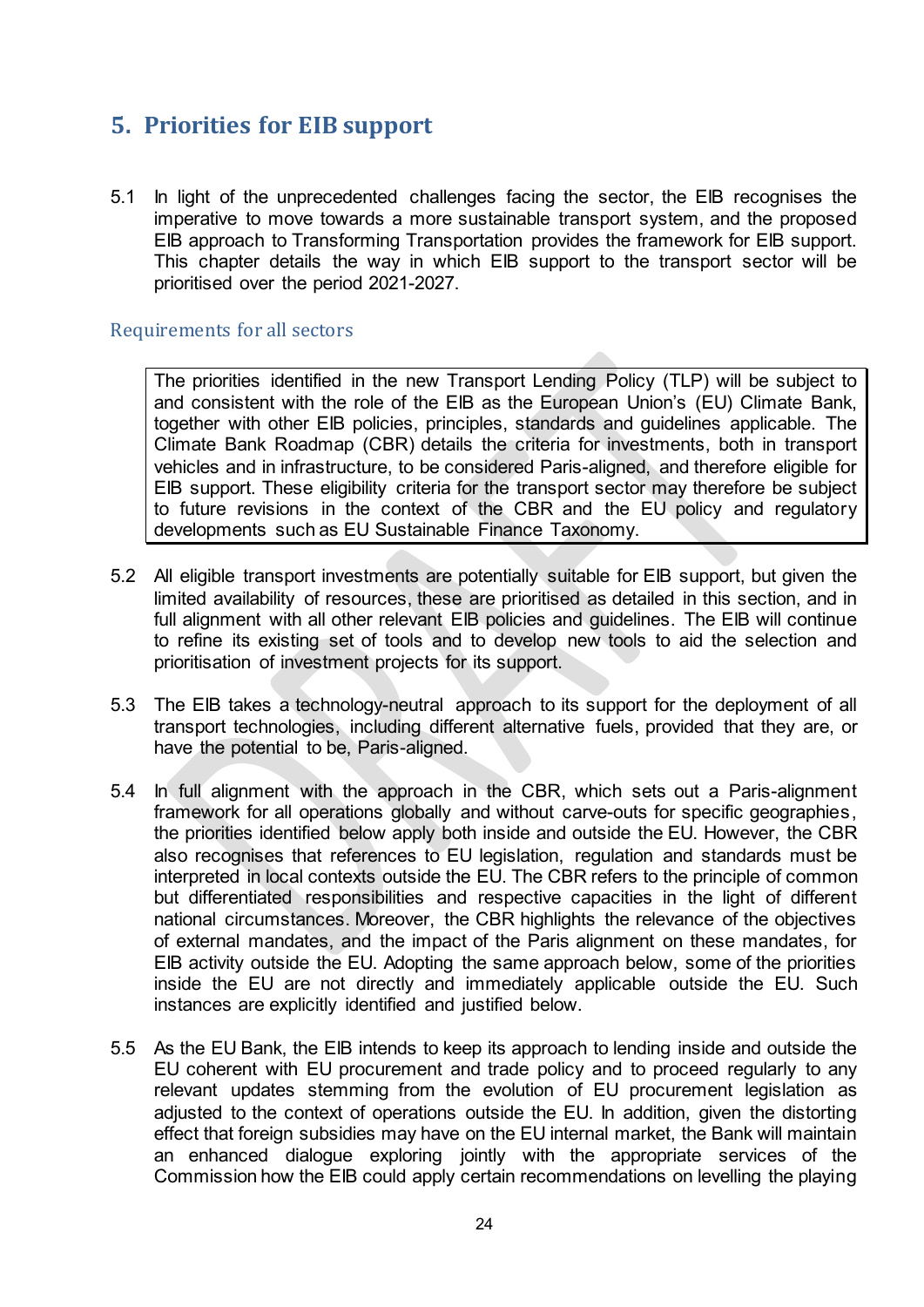field on public procurement in EIB operations. When considering support for transport projects, the EIB will continue to check that the prices in projects are in line with market prices and will monitor any instance of abnormally low tenders in line with the main mechanisms of the EU procurement directives and international best practice as agreed among Multilateral Development Banks (MDB). In particular, the Bank will ensure consistency with EU trade policy, in close cooperation with the Commission services responsible, and in line with its policies and procedures such as the EIB Guide to Procurement, for any issues concerning local content requirements, market access barriers, misappropriation of intellectual property, and forced joint venture requirements.

5.6 The EIB also recognises the importance of a robust planning framework in the transport sector. The size and/or complexity of transport related investments mean that they often have a long gestation period and multiple stakeholders. Although the EIB can be invited to participate in investment projects at all stages of preparation, acceptable and successful projects are usually the product of a stable and inclusive planning process that ensures that alternatives solutions have been properly explored, the investment is proportional and economically justified, stakeholders have been meaningfully consulted and that adequate climate change mitigation measures will be implemented in a timely manner. Through its advisory and technical assistance offer, the EIB is able to provide help and advice to its clients and stakeholders on the establishment and assessment of investment programmes and individual projects.

## <span id="page-28-0"></span>Urban Mobility

- 5.7 The world population is becoming increasingly urbanised, with cities providing the engine of socio-economic development. Urban mobility is a vital enabler for the sustainable development of urban areas, as it provides the necessary access to education, jobs and leisure, and allows markets to operate efficiently. With 80% of Europeans and nearly 70% of population world-wide expected to live in cities by 2050, up from 70% and some 50% today, the demand for urban mobility is expected to continue to grow.
- 5.8 The provision of collective transport is the most efficient option for sustainable urban mobility for high passenger volumes. It comes with the lowest operating costs and spatial footprint, as well as the lowest pollutants, noise and Greenhouse Gas (GHG) emissions per transport unit. It is also one of the safest transport modes and it represents the most affordable solution for those economically, socially or physically disadvantaged groups of city dwellers who do not have access to individual motorised transport.
- 5.9 Digitalisation has a promising potential to drive behavioural changes and to lead to a more efficient management and use of transport assets in particular in congested urban areas. The increased use of real time multimodal information and efficient pricing, the deployment of Intelligent Transport Systems, vehicle automation and the increasing spread of Mobility-as-a-Service could reduce car ownership and foster multimodality, efficiency and safety in urban mobility and beyond.
- 5.10 The European Commission's (EC) policy priorities concerning urban mobility are the promotion of the shift from individual car use to public and collective transport, walking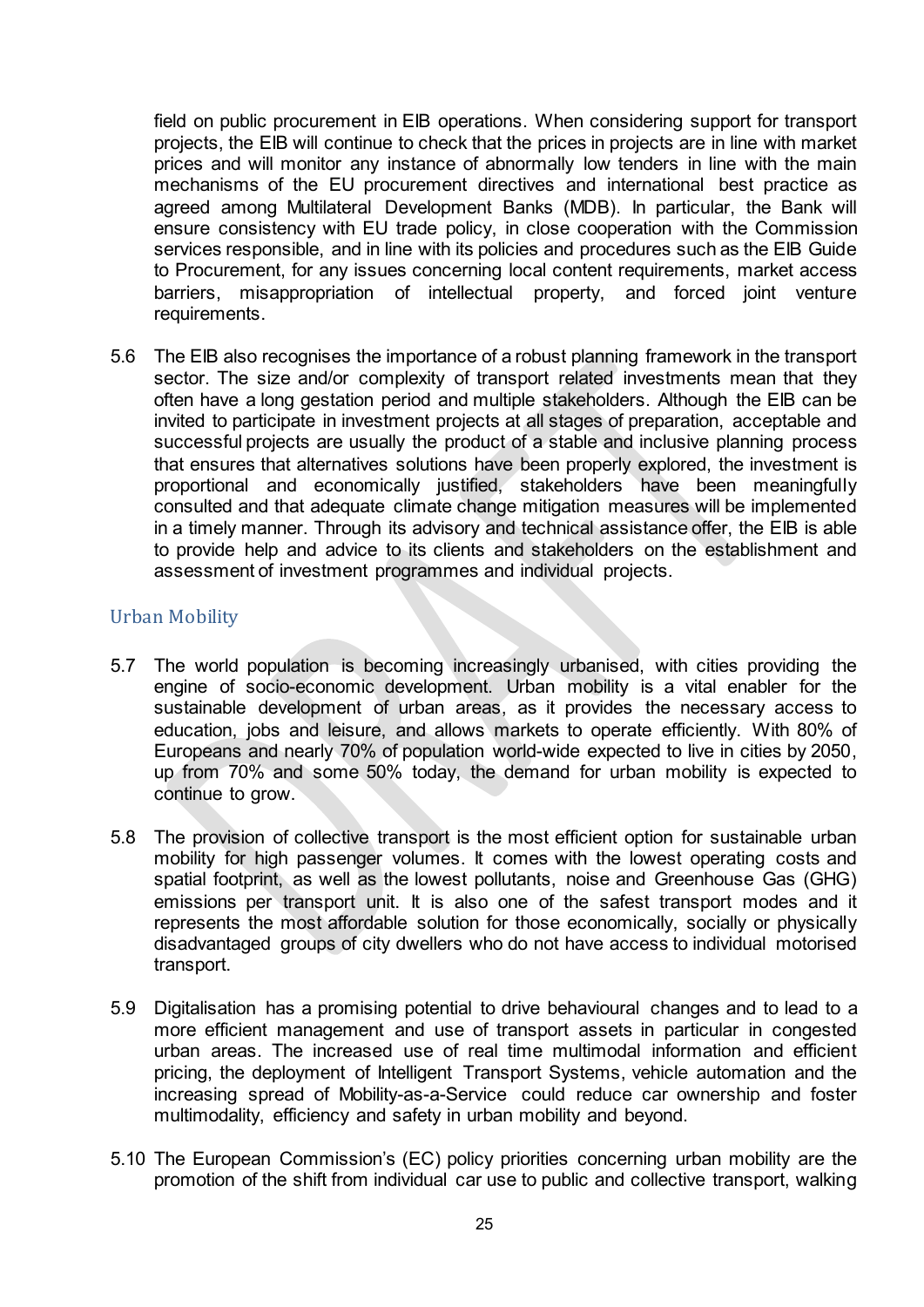and cycling and the adoption of zero emission transport technologies for the decarbonisation of public fleets, with the development of related infrastructure.

- 5.11 As specified in the CBR, the EIB will take into account both land-use and transport strategies in its project appraisal. Approved Sustainable Urban Mobility Plans and Land-Use Master Plans or equivalent, are a pre-requisite for the EIB's support.
- 5.12 The EIB's priorities and particular considerations in supporting urban transport are as follows:
- 5.13 **Collective mobility schemes:** Support for collective transport will continue to be a priority of the EIB's contribution to sustainable urban mobility inside and outside the EU. High capacity rail schemes provide a land use efficient alternative to road vehicle access to dense urban areas encouraging more sustainable urban development. Such schemes include suburban railways, metro and light rail systems, including tramways.
- 5.14 For road based collective transport, such as bus networks and Bus Rapid Transit (BRT) systems, vehicles with zero tailpipe emissions will be prioritised inside the EU. This may be very challenging to achieve outside the EU, where all eligible collective mobility investments are considered a priority.
- 5.15 **Active and shared mobility schemes:** To complement collective transport projects, the EIB will prioritise investments in assets supporting active mobility modes, such as walking and cycling. Due to their relatively small investment size, these are usually bundled with other transport schemes in comprehensive urban or regional development programmes and justified in that context. The EIB will also prioritise support for investments in the development of zero direct-emission vehicle sharing services, to foster efficiency in the use of space and vehicles.
- 5.16 **Intelligent Transport Systems (ITS) and digital solutions:** The EIB will prioritise investments in urban ITS and other digital solutions, in particular when they target the optimal and safer use of the existing infrastructure through support to for example: traffic management and passenger information systems, automation, security and surveillance, Mobility as a Service including on-demand public transport services, and integrated ticketing and intermodal solutions.
- 5.17 **Urban roads and streets:** The EIB will prioritise integrated urban development programmes, providing they are consistent with sustainable urban mobility plans. Such investments will be assessed and justified as part of the urban development of which they form part, where the primary objective is to support collective transport and active modes, road safety, traffic calming, climate change adaptation or the deployment of charging infrastructure for zero-emission vehicles.
- 5.18 All urban plans that include road components must incorporate adequate road safety measures.
- 5.19 **Other road vehicle fleets; logistics and intermodal solutions:** The EIB will prioritise support for fleets of zero-emission vehicles and associated charging infrastructure supporting for example, shared mobility services or city logistics operations. The deployment of E-buses, taxis and automated shuttles, as well as other clean vehicles,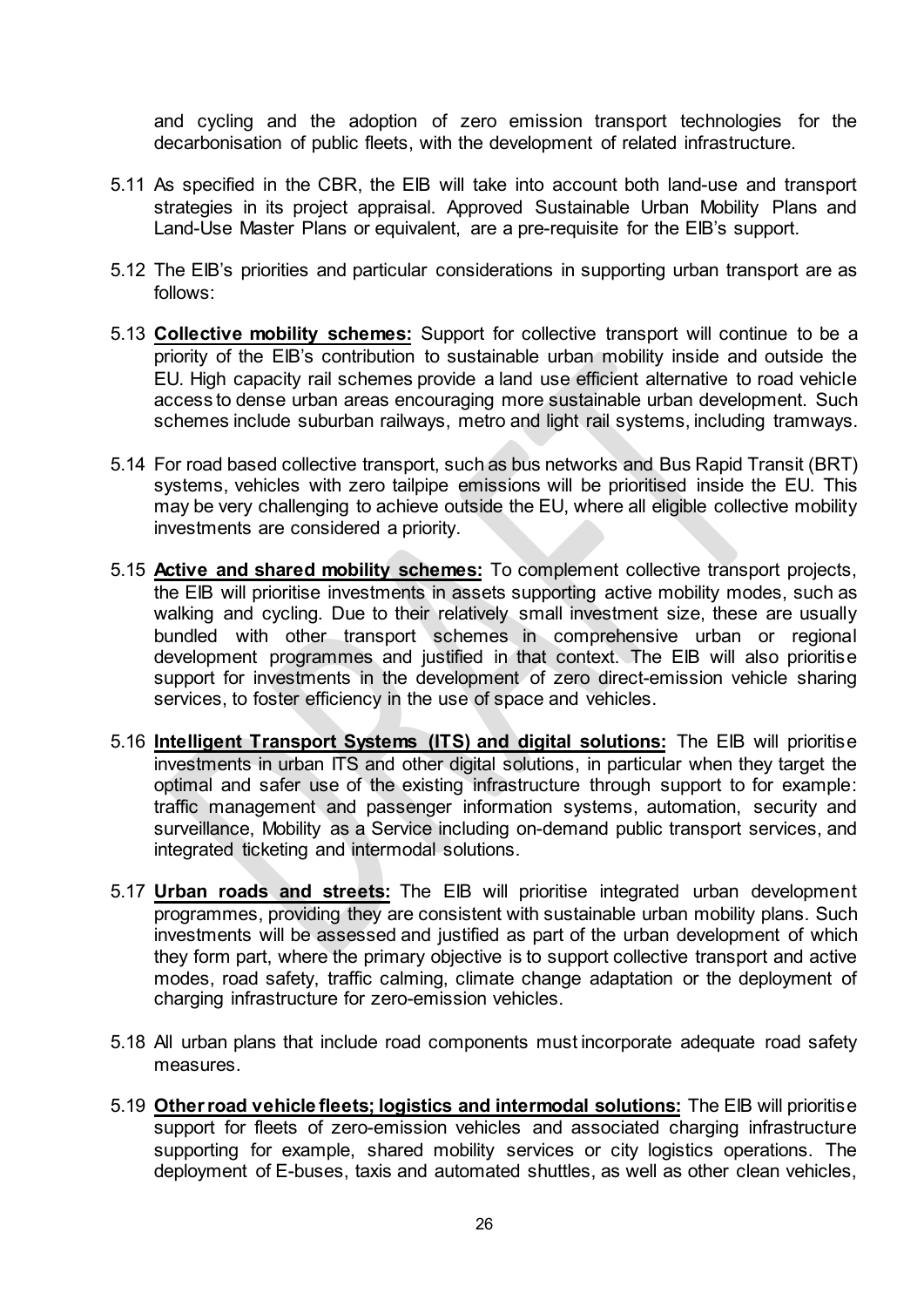will also be a priority for the EIB. Investments in intermodal and logistics hubs will also be a priority, including in the context of urban regeneration and reorganisation increasing proximity and transport efficiency, combining IT and logistic platforms to improve the efficiency of urban freight and reduce its environmental impacts, in particular for last mile delivery. Urban air mobility, notably drones, can have significant potential in this respect<sup>[28](#page-30-1)</sup> and are therefore also considered a priority.

## <span id="page-30-0"></span>Extra-urban rail

- 5.20 As a collective transit mode, railways are the land transport mode consuming least energy and generating the least external cost per transport unit. More than half of the EU rail network is electrified, including all high speed lines. Over 80% of passenger and freight performance on rail in the EU is produced by electric trains. Both for passengers and freight, it offers the lowest marginal operating costs and GHG emissions per transport unit, and is one of the safest modes of transport.
- 5.21 The achievement of a substantially larger modal share of rail both in passenger and goods transports is foreseen in order to meet the decarbonisation path for the transport sector set out by the European Commission. This will require significant investments in the railway system.
- 5.22 The EC priorities for rail include increasing rail passengers and freight by supporting further investments in the trackside infrastructure and on-board installations (such as European Rail Traffic Management System (ERTMS) equipment or automatic train couplings (DAC)), rolling stock, intermodal interfaces and digital tools supporting core planning, operational and commercial processes. This goes hand in hand with a need to also increase the interoperability of the network, as well as further efforts towards digitalisation, in particular the deployment of ERTMS. Finally, the electrification of the rail network for those sections not yet electrified and the research, demonstration and deployment of hydrogen fuel-cell trains and the deployment of relevant refuelling and renewable electricity generation infrastructure are necessary elements in the shift to zero-emission mobility in rail transport.
- 5.23 The EIB actively supports the rail market opening and implementation of the EU 4th railway package, seeking to rectify existing market failures. Once the rolling stock provision is decoupled from the operation of rail services, new market players can compete with incumbents on a level playing field. In the important segment of passenger services operated under Public Service Obligations, the EIB has developed financing models supporting rolling stock pools, regional ownership models, or lease arrangements. The rolling stock is then made available to the successful winner of public tenders for the provision of rail services under public service contracts. In the commercial segment, EIB is supporting investments into locomotives, coaches, freight, intermodal and high speed passenger rolling stock, and seeks opportunities to increase its engagement.
- 5.24 The rail sector is also key in improving the multimodality of the EU's transport system into a network of rail, inland waterways, Short-Sea-Shipping routes and roads, which are linked to urban nodes. Multimodality is a prerequisite to modal shift and the

<span id="page-30-1"></span><sup>&</sup>lt;sup>28</sup> https://www.eib.org/attachments/publications/eib\_guide\_to\_finance\_for\_drone\_projects\_en.pdf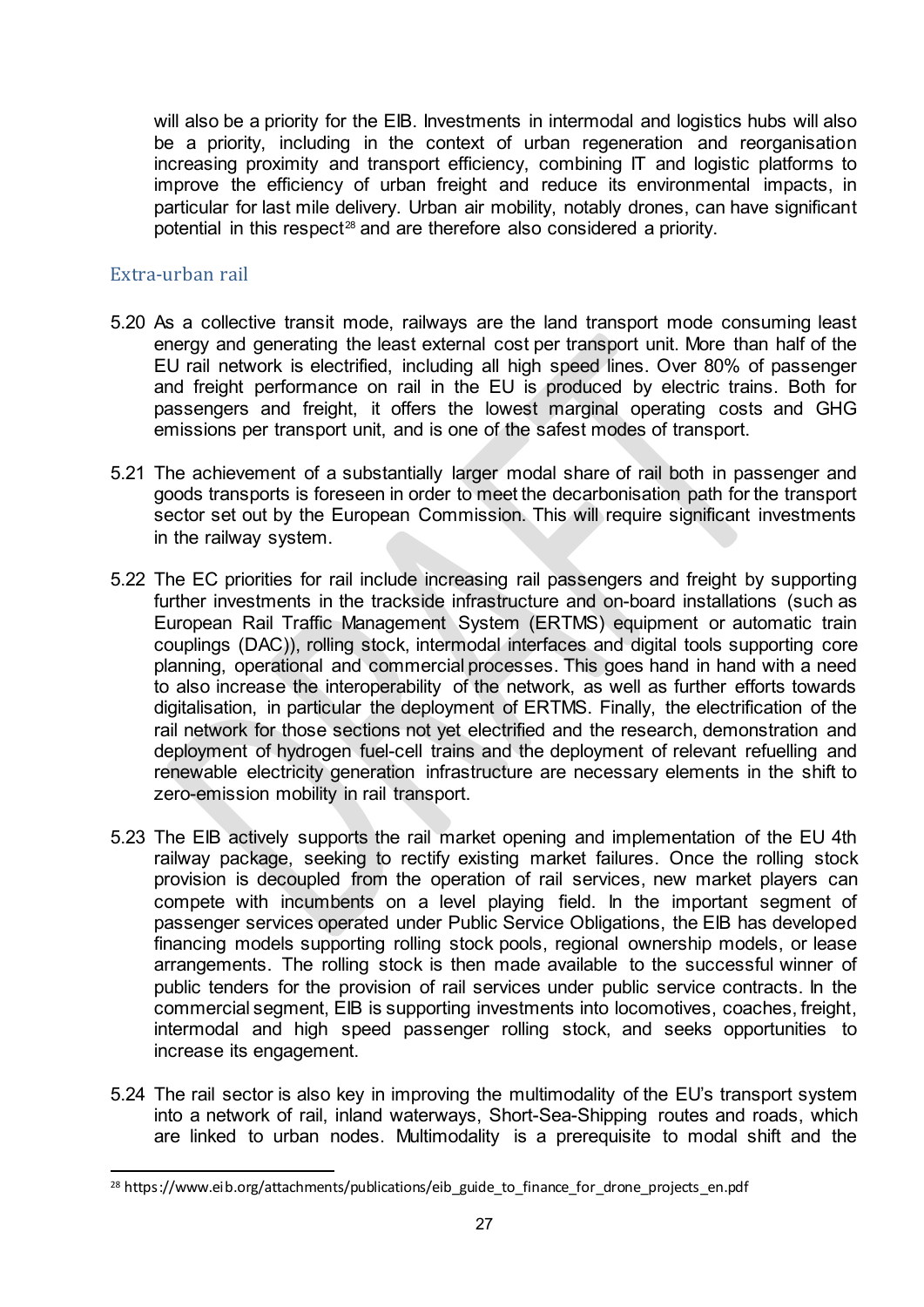improvement of the sustainability of transport in all its dimensions. Investments in safe and green modes, like rail, need to be made in a multimodal context to harness their maximum potential, incorporating also last mile considerations into investment decisions concerning transport between hubs. Also, supporting investments in digitalisation are needed for efficient multimodality, both in freight and in passenger transport.

- 5.25 The EIB's priorities and particular considerations in supporting extra-urban rail transport are as follows:
- 5.26 **Rail infrastructure:** Investments into new and upgraded electrified rail infrastructure, particularly on the Trans-European Networks for Transport (TEN-T) network will be a priority for EIB support. The financing of non-electrified rail infrastructure will remain possible under specific circumstances in line with the EU Sustainable Finance Taxonomy and the EIB Climate Bank Roadmap, but it will be considered a priority only outside the EU.
- 5.27 **Rolling stock:** In addition to supporting electric rolling stock, an increasing share of new fleets for lines carrying lighter traffic will be battery-electric, hydrogen powered or bi-mode rolling stock, and these will also be a priority for EIB support. The financing of non-electric rolling stock will only be considered a priority outside the EU. Inside the EU, non-electric rolling stock will be a priority only as regards specialist track laying and maintenance vehicles. Rolling stock projects within the EU must also meet the relevant standards for interoperability.
- 5.28 **Rail freight:** The EIB will continue to prioritise the financing of electric locomotives, and will in future also support locomotives powered with low-carbon hydrogen as these reach market maturity. The EIB will continue to pursue and prioritise combined transport and more efficient rail corridors through the financing of rail motorways, intermodal centres and combined transport terminals.
- 5.29 **Digitalisation and automation:** The EIB financing of infrastructure investments for digitalisation and automation will continue to be a priority as a means of optimising the use of rail resources and capacities and improving safety and interoperability, as well improving the integration and connectivity between the different modes in the transport system.
- 5.30 In addition, the EIB will seek to develop innovative financing facilities enabling modernisation, retrofitting, digitalisation and automation of railway rolling stock, train and locomotive fleets – all priorities for EIB support. Such investments may concern, for example, the replacement of diesel engines by electric or hydrogen-powered propulsion, the introduction of automatic couplings for freight rolling stock, or the installation of on-board ERTMS and automatic train operation equipment. Facilities pooling and consolidating such investments will be developed to enable EIB support, as often the investment needs per vehicle are below the thresholds justifying an individual EIB involvement.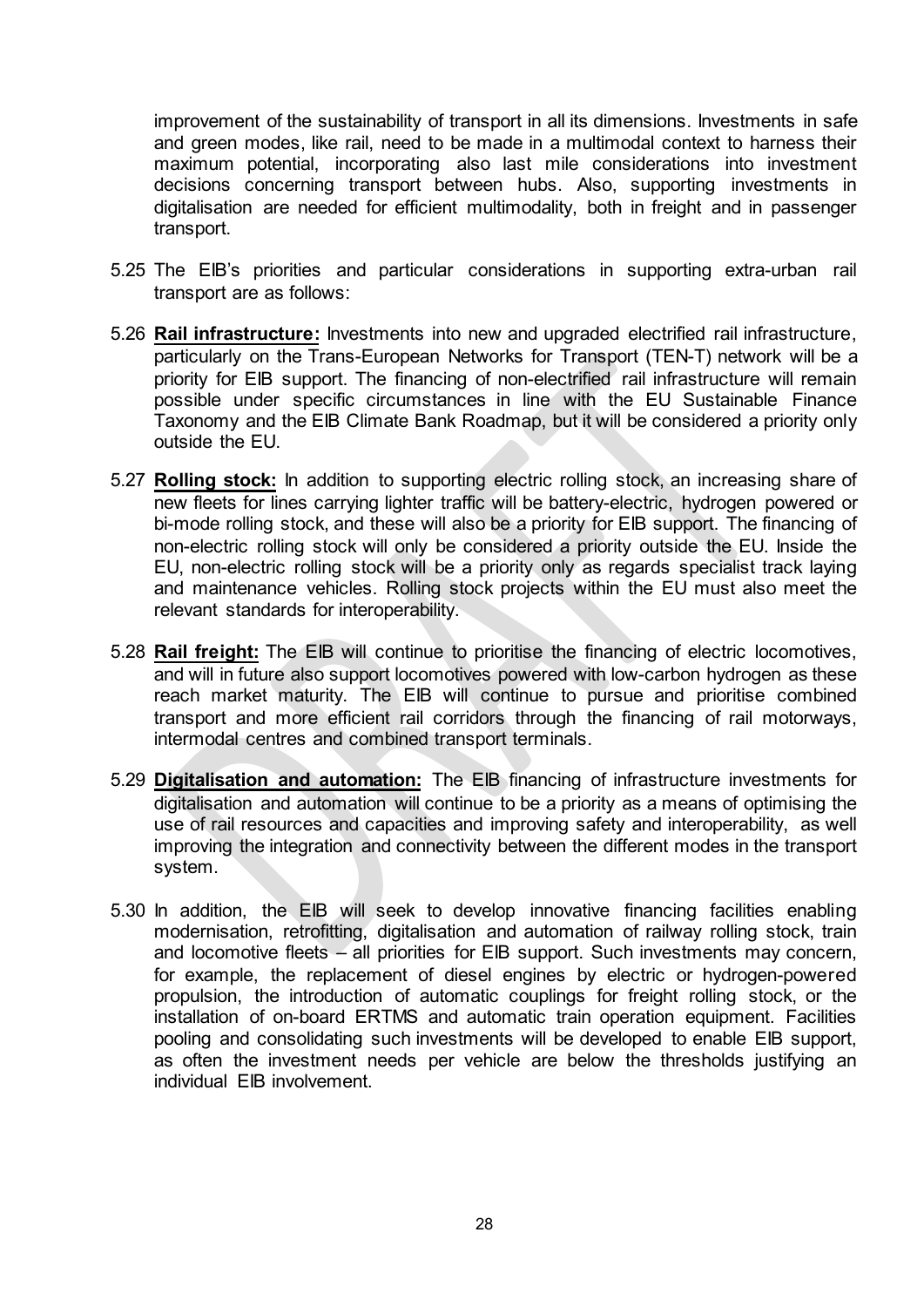## <span id="page-32-0"></span>Extra-urban roads

- 5.31 Road infrastructure plays a key role in the efficient movement of goods of people due to the flexibility that road transport provides. Roads continue to be the dominant mode of transport carrying about 80 percent of passengers and 50% of freight in the EU. A clear decarbonisation path exists for about 73% of road sector emissions (those originating from passenger cars and vans) and technological solutions for the remainder are already on the horizon.
- 5.32 The EC policy priorities to enhance sustainability of road transport include the uptake of zero -emission vehicles, renewable and low-carbon fuels and deployment of related zero-emission infrastructure, enhancement of road safety, as well as smart and distance-based road charging.
- 5.33 EIB-supported projects in the EU are subject to road and tunnel safety and security, alternative fuels, ITS, road pricing and other requirements in line with relevant EU legislation and supplemented by EIB standards where applicable. Promoters shall demonstrate satisfactory management and financial arrangements to ensure adequate maintenance of the project.
- 5.34 Outside the EU, projects will be required to comply with EIB standards and safeguards, and appropriate advice and support will be provided where necessary as a condition of EIB support. This is often delivered within a framework of co-financing and cooperating with other international and multi-national development institutions.
- 5.35 As specified in the EIB Climate Bank Roadmap, large road capacity expansion projects with an investment cost of EUR25 million or greater will be subject to an adapted economic test incorporating carbon prices and traffic profiles compatible with the 2050 climate neutrality target. This adapted economic test will provide a framework to confirm the Paris alignment of new road capacity expansion projects. In particular, demand forecasts will be adapted in line with recognised long-term modelling studies, with due attention to penetration rates of electric vehicles. Net emissions from the project will be valued at a shadow cost of carbon, which is consistent with the path towards a 2050 climate neutrality target. Justified investments in the EU will also have to demonstrate adequate provision of alternative fuel infrastructure, in line with relevant EU requirements.
- 5.36 The EIB's priorities and particular considerations in supporting extra-urban roads are as follows:
- 5.37 **Strategic Networks**: In line with EU policy, the EIB will consider operations on the TEN-T core and comprehensive networks and extensions into neighbouring countries as a priority. The stock of road infrastructure is currently unequally distributed across Europe and further development of the TEN-T network is still required, particularly in those countries that lag behind in development, including TEN-T parking and service areas equipped with alternative fuel infrastructure. Elsewhere, although the TEN-T network may be well developed, some parts are suffering congestion or poor maintenance, and underinvestment is leading to deteriorating infrastructure. The EIB will also prioritise road projects implemented in the context of an integrated regional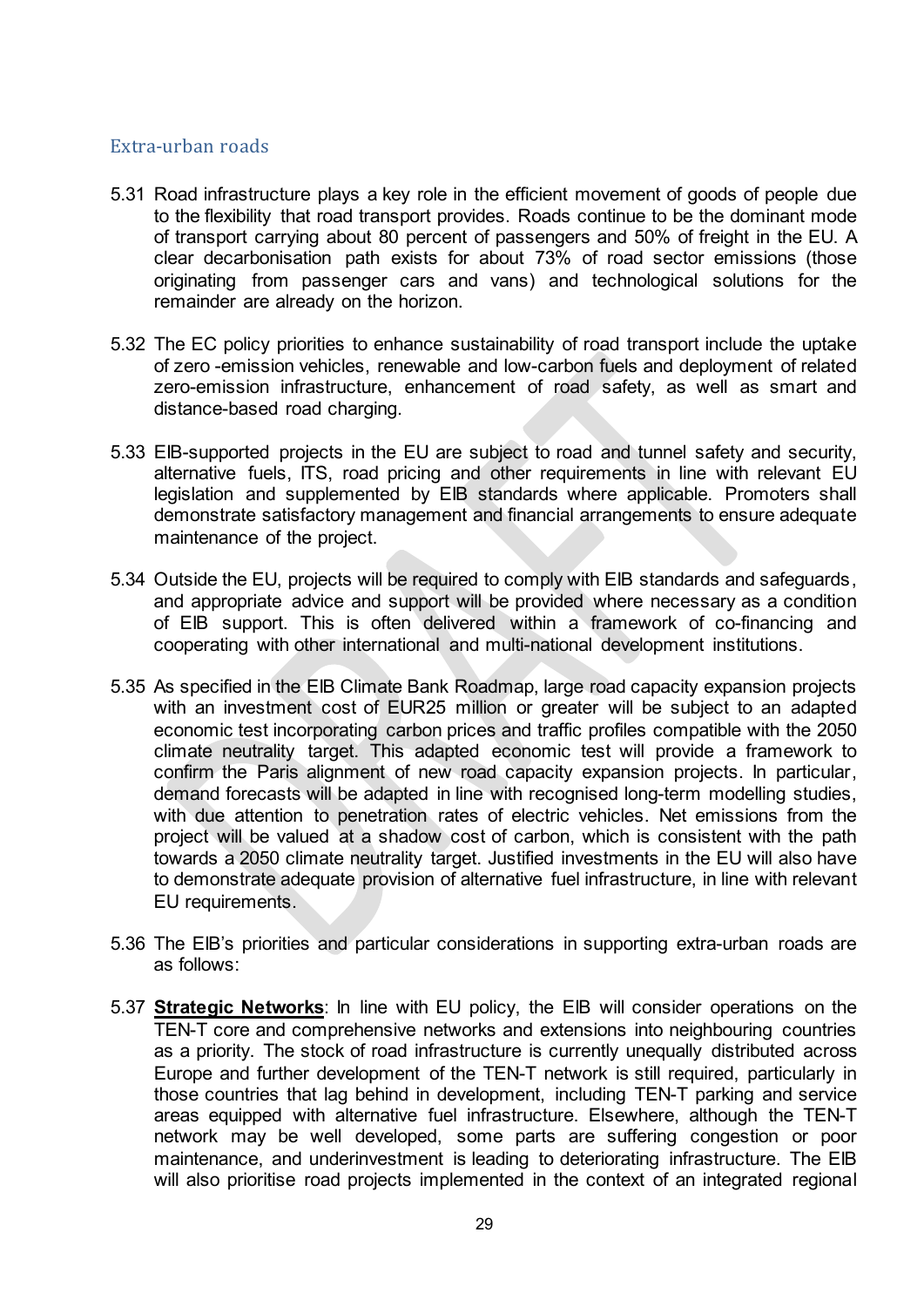development program or equivalent plans designed to ensure a balanced territorial development or to address issues of accessibility or transport poverty.

- 5.38 Support of strategic road projects outside the EU is considered a priority in line with provisions in the Bank's external mandates and subject to criteria in the CBR.
- 5.39 **Intelligent Transport Systems and digital solutions:** Effective road asset management can help allocate road capacity efficiently, reduce damage to the environment and enhance road safety. In addition to traffic management and tolling systems, the increasing use of surveillance and sensors to collect analytical data for the more effective and safer use of road infrastructure will be a priority for the EIB. Digital solutions and enhanced data management, amongst others creating an enabling environment for advanced driver assistance systems (ADAS) and autonomous vehicles, will also be a priority.
- 5.40 **Road Safety:** All road projects supported by the EIB must be developed with due attention to road safety. Road safety will be a priority of EIB road financing operations and an important element of the Safe System Approach as defined both in the UN's Global Plan and EU's Road Safety Policy Framework 2021-2030. The EIB will therefore continue to develop its approach to the advisory support and financing of road safety projects before the mid-term review of this policy in 2025.
- 5.41 Any road project within the EU must adhere to minimum recognised standards for it to be considered at an acceptable level of safety in line with the principles and process described in the EU legislation<sup>29</sup>. The EIB will continue the work through advisory facilities and its partnerships with international organisations, government agencies, corporations, as well as bilateral and multilateral development banks to support beneficiaries in their application of a Safe System Approach both inside and outside the EU.
- 5.42 The EIB will also continue to provide advisory services for capacity-building for road safety professionals working for the government, the private sector, civil society and research institutions. The lack of specialist knowledge is a major barrier to the development of a Safe System approach and to adapting the United Nations' Safe System principles to local conditions, and there is a need to effectively collect and analyse road safety data, as well as to carry out quality road safety research.
- 5.43 **Infrastructure upgrade and rehabilitation:** Rehabilitation and upgrading of existing road networks will be a priority for EIB support, including to improve their resilience against climate change. The total road asset capital stock is a significant and valuable economic asset, and resilience upgrades and rehabilitation are essential to preserve network sections suffering from delayed maintenance and climate change impacts and to improve road safety. Resilience and rehabilitation operations are primarily contained within existing rights of way. Where operations also comprise elements of capacity expansion, these will also be subject to the adapted economic test.
- 5.44 **Road vehicle fleets:** The EIB will prioritise support for the deployment of zero direct emission vehicles, or net-zero solutions that meet Paris alignment criteria, both for

<span id="page-33-0"></span><sup>&</sup>lt;sup>29</sup> Directives on Road Infrastructure Safety Management "RISM" (2008/96/EC, as amended by Directive (EU) 2019/1936).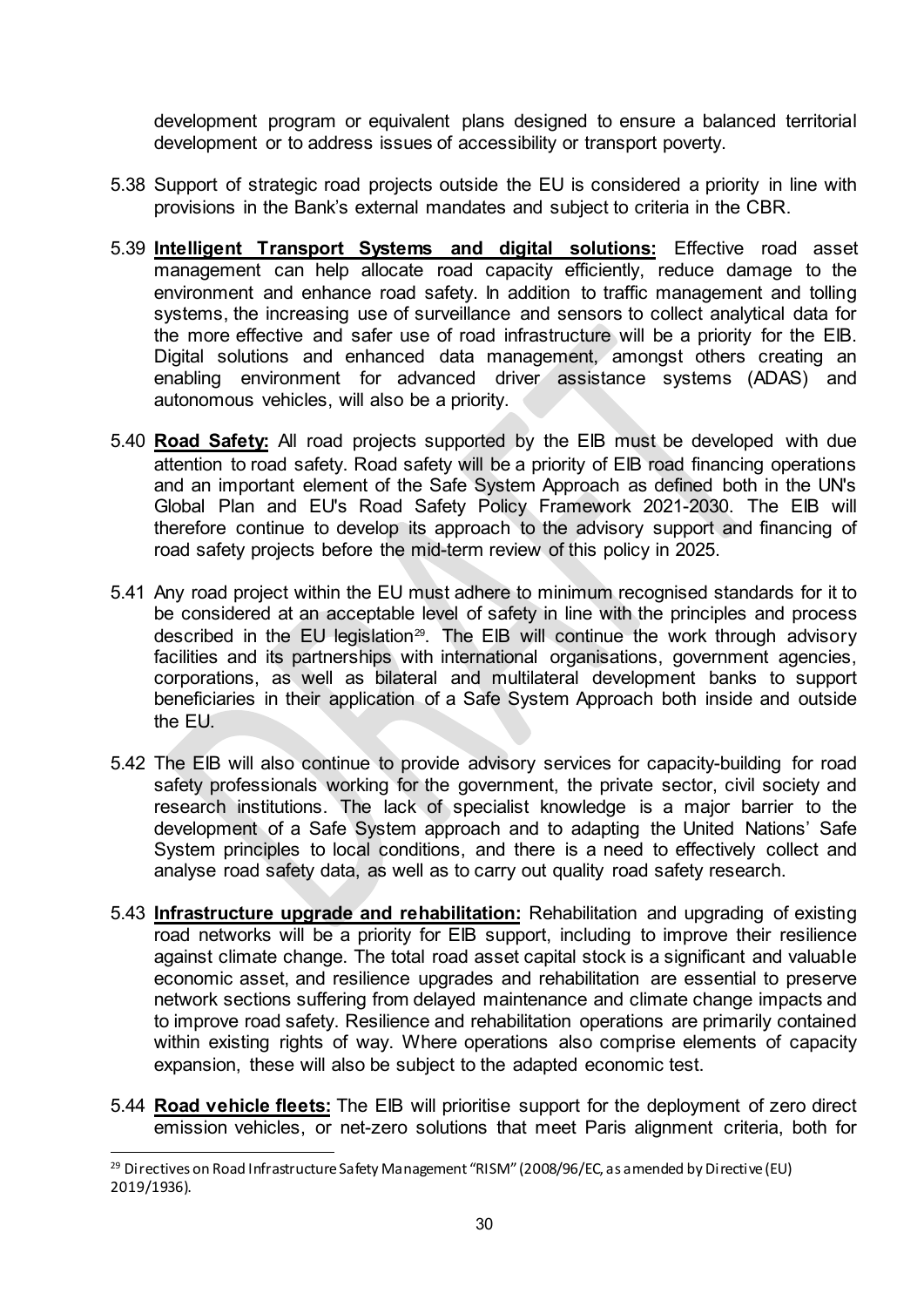heavy and mid/long distance range vehicles. The associated charging and refuelling infrastructure of low carbon alternative fuels compatible with the EU Sustainable Finance taxonomy will also be prioritized.

## <span id="page-34-0"></span>Inland Waterways

- 5.45 Inland waterway transport (IWT) remains relatively underused as a mode, especially when it comes to the hinterland connection of seaports and the supply of important industrial centres and urban agglomerations, as well as for passenger transport. IWT infrastructure is particularly vulnerable to climate change effects, specifically to the variation of water levels in the waterways. The EU regulatory framework require rivers, canals and lakes, and their associated infrastructure, to be maintained so as to preserve good navigation status, while respecting the applicable environmental law. IWT represents a relatively efficient means to transport freight, particularly bulk freight, and is therefore considered to be a sustainable alternative to the transport of freight by road. The EIB will therefore prioritise economically justified investments in the IWT sector.
- 5.46 The European Green Deal calls for a substantial part of the 75% of inland (road) transport to shift to alternative modes, such as rail and inland waterways/short-sea shipping. The objective is to increase the activity of IWT and Short-Sea-Shipping by 25% by 2030 and by 50% by 2050. This will require capacity extension of the waterways and the waterside infrastructure as well as trans-shipment facilities, as well as of the IWT fleet.
- 5.47 The EC policy priorities for waterborne transport also include the development of zero emission ports (electricity shore supply at berth) as well as the transition towards zero and low emission vessels both of which are actions promoted by the Smart and Sustainable Mobility Strategy. In this context, new vessels as well as the retrofit of the existing fleet and infrastructure for alternative fuels for zero-emission fleets plays a vital role.
- 5.48 In line with the CBR, facilities exclusively dedicated to the handling and/or storage of fossil fuels will not be eligible for EIB support. Vessels dedicated to the transport of fossil fuels will not be eligible for EIB support.
- 5.49 The EIB's priorities and particular considerations in supporting inland waterways transport are as follows:
- 5.50 **Infrastructure upgrade and rehabilitation:** The EIB will prioritise the rehabilitation and upgrade of inland navigation infrastructure, as well as economically justified investments in new IWT infrastructure, including inland ports and their associated intermodal and/or logistic facilities and equipment.
- 5.51 Priority will be given to the financing of projects that eliminate bottlenecks on the existing networks giving attention to the consistency of interventions along the main corridors. Expansion projects forming part of the TEN-T network of inland waterways that show an acceptable economic justification will also be a priority.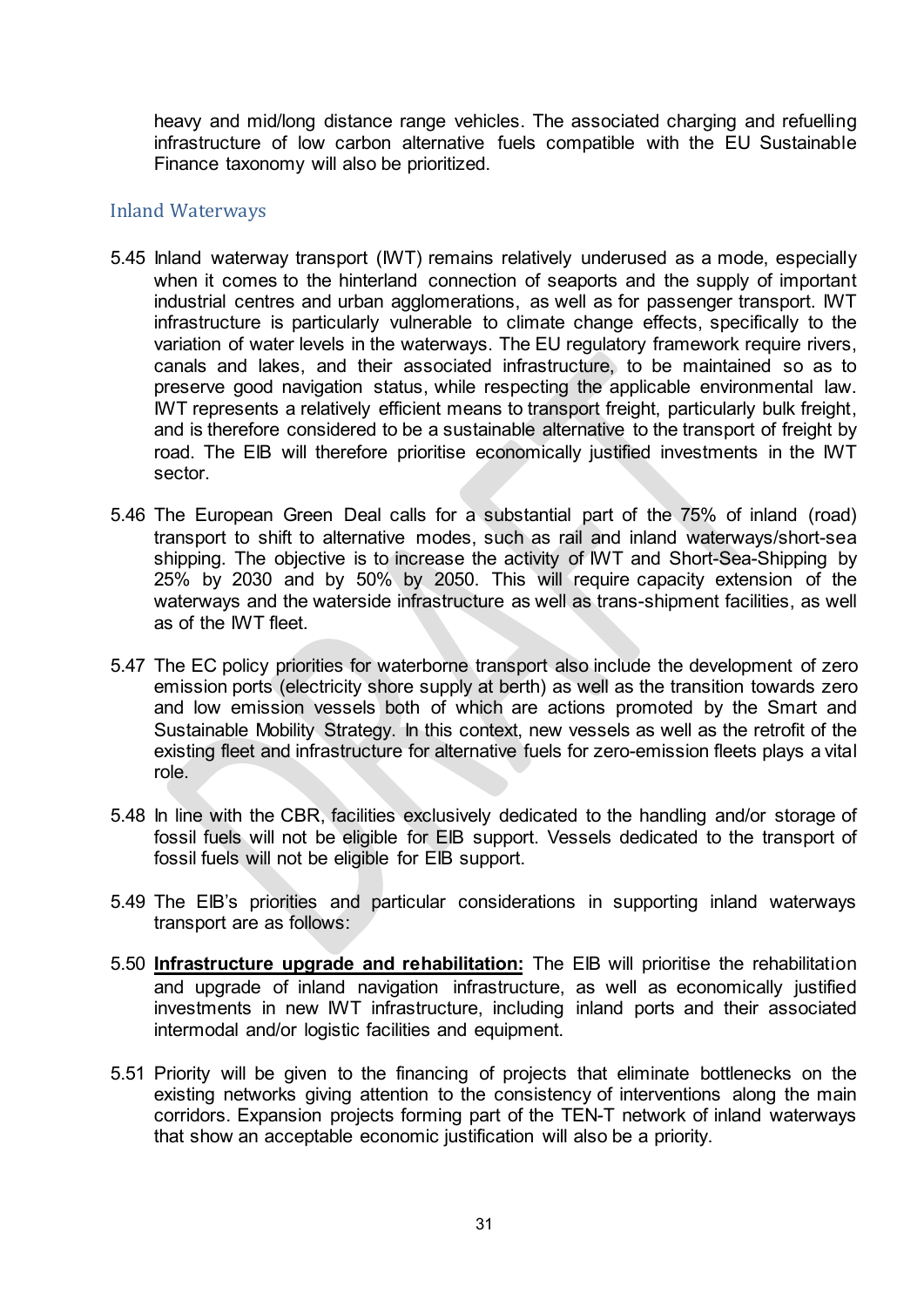- 5.52 Outside the EU, IWT projects must be consistent with the appropriate external mandate and will be a priority.
- 5.53 **Digitalisation:** Investments in support of the digitalisation of waterways and vessels, including the further deployment of River Information Systems technologies, automation, safety and security of the IWT sector will continue to be prioritised.
- 5.54 **Fleet Renewal:** Further investment is needed for the development of the environmental performance of the IWT fleet, many of which continue to use older marine gasoil engines. The EIB will prioritise the modernisation and technological development of inland navigation fleets, in particular with regards to their environmental performance, efficiency and safety, through the financing of new-builds as well as the retrofitting of existing vessels.

## <span id="page-35-0"></span>Maritime Transport

- 5.55 Maritime transport is central both to facilitating international trade and to the transport of passengers and goods within the EU. More than 70% of the EU's external freight and one third of intra-EU exchanges in terms of ton-kilometres is seaborne. Maritime transport is crucial for ensuring security of supply of energy, food, other commodities and raw materials. It allows European firms to export their goods around the globe and as such drives economic growth and creates welfare in the EU. Maritime transport also provides vital connections to regions that would otherwise be isolated. Seaports and intermodal logistics play a key role in an integrated and sustainable global supply chain system.
- 5.56 Although maritime transport is one of the most energy efficient means of transport it is, due to its scale and the distances covered, an important source of GHG and other emissions to the environment. The international nature of the sector means that a large part of the regulatory framework is agreed multilaterally in the International Maritime Organization (IMO), and EU regulation can only partly address its environmental performance.
- 5.57 In line with the CBR, facilities exclusively dedicated to the handling and/or storage of fossil fuels will not be eligible for EIB support. The EIB will no longer support vessels powered by conventional heavy fuel oil.
- 5.58 The EIB's priorities and particular considerations in supporting maritime transport are as follows:
- 5.59 **Strategic port infrastructure:** The EIB will continue to prioritise the development of TEN-T ports in the EU and Neighbourhood, including their infrastructure, associated equipment, access enabling works and equipment, multimodal rail connections and other hinterland access infrastructure, related intermodal facilities and specialised vessels, such as tugs, ice breakers and pilot vessels, which are essential to achieve the operation of the TEN-T port network under conditions of adequate safety and security conditions. The EIB will require that port projects are economically sound, consistent with the development of the hinterland infrastructures, and framed within a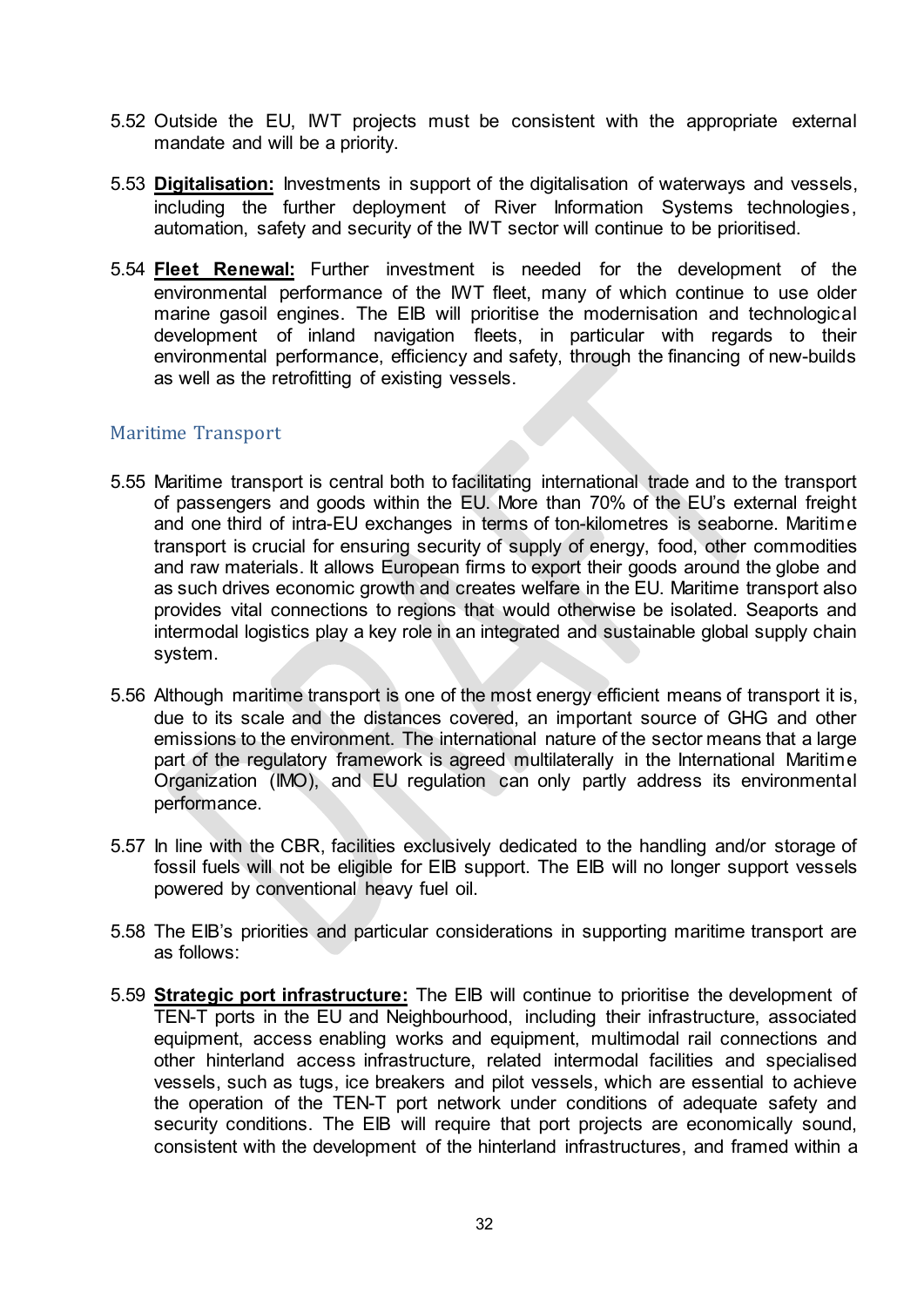long-term transport and sustainable development strategy. A similar approach will be adopted to strategic ports outside the EU.

- 5.60 Support to other ports both inside and outside the EU will be considered a priority if the project is assessed to have a clear contribution to climate or environmental goals contributing to a more sustainable transport system, or where they make a significant contribution to alleviating transport poverty in less developed regions and partner countries outside the EU, where the EIB will continue to support port projects in line with its mandates in the respective countries and regions.
- 5.61 **Digitalisation and decarbonisation:** The EIB will also prioritise investments in terminal handling equipment, automation, cargo storage and logistics infrastructure, electric power supply at berth and alternative fuelling infrastructure, port/terminal security equipment and Information Technology systems and Information and Communications Technology (ICT) solutions aimed at reducing congestion and improving the efficiency of the supply chain.
- 5.62 **Shipping**: EIB will prioritise the development and deployment of zero direct CO2 emission ships via pilot and demonstration projects.
- 5.63 The EIB will consider supporting the deployment of commercially available technologies and alternative fuels compatible with the CBR.
- 5.64 Support to wholly conventionally-fuelled ships will be exceptional, and limited to lifeline and civil protection services such as medical, rescue, research or fire-fighting, and to ships essential for the operation of TEN-T ports under adequate safety conditions when technically or economically not feasible to use lower or zero-carbon fuelled vessels for this purpose.
- 5.65 Vessels financed by the EIB will be expected to call at EU ports and, unless duly justified by the particular features of a project, EIB will finance only ships operating under an EU flag to ensure compliance with European safety, operating and environmental norms. As a strict minimum, all shipping projects financed by the EIB will adhere to all EU and IMO safety and environmental rules and regulations with regard to the construction and operation of vessels.
- 5.66 Shipping projects financed by the EIB must also meet the requirements of the EU Ship Recycling Regulation (SRR) and the IMO Hong Kong convention for the safe and environmentally sound recycling of ships. Moreover, when a project supported by the EIB includes shipbreaking of end-of-life assets, the EIB shall require that this is performed in yards included in the European List of Ship Recycling Facilities, meeting the relevant EU safety and environmental requirements and in line with the principles of circular economy.

## <span id="page-36-0"></span>Aviation

5.67 Aviation provides vital connectivity on a national, regional and international scale and is increasingly difficult to substitute as travel distance increases. Air transport fosters territorial cohesion and grants accessibility to remote regions or islands where it is usually the only viable means of mobility. It also plays an essential role in logistic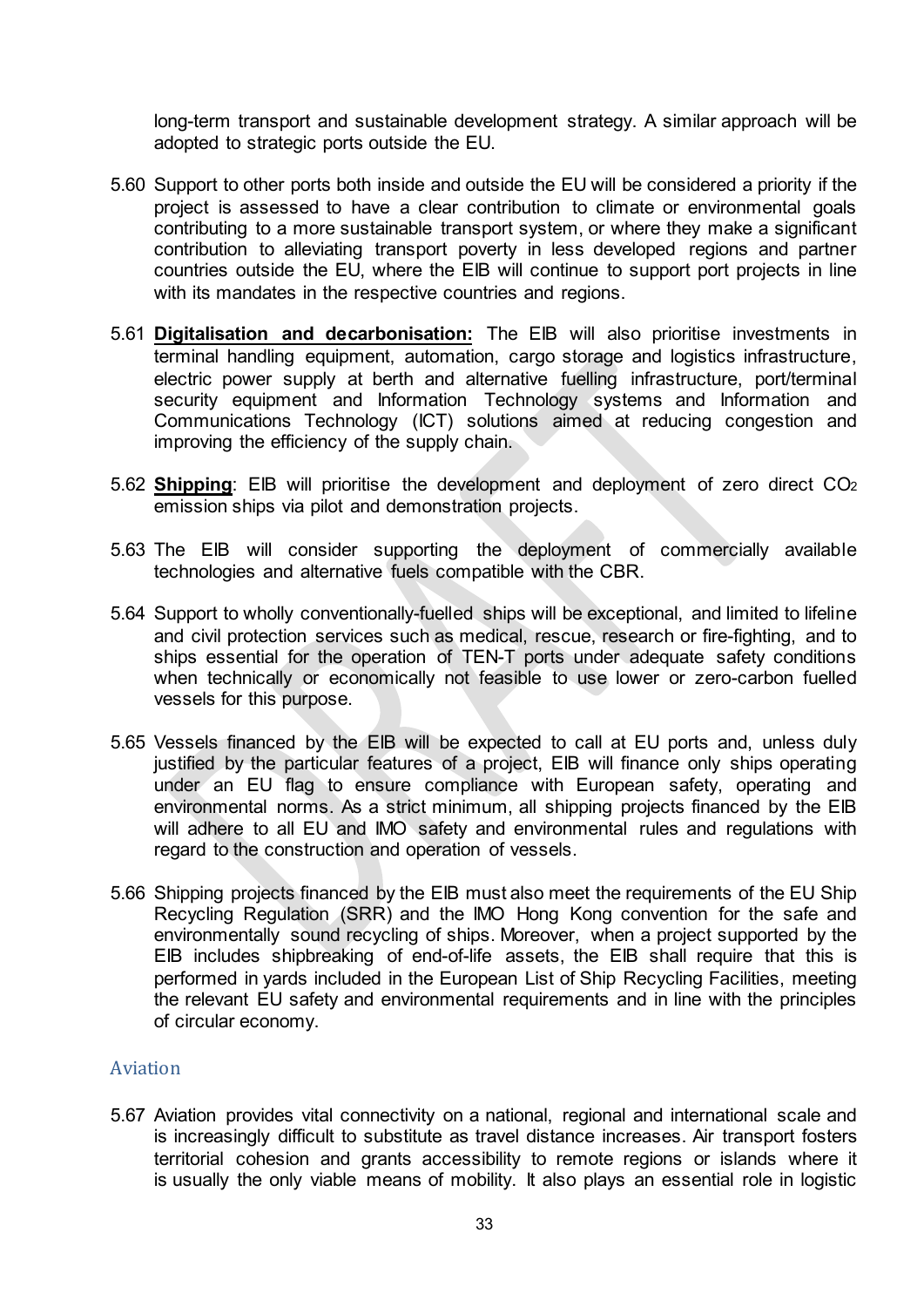chains of high value added products. As a share of global shipments, aviation accounts for 1% in tonnage and by a third in value. Over the last twenty years, the EU's liberalisation of the internal market for air services and the substantial growth in demand within the EU and worldwide, have resulted in a significant development of the European civil aviation sector.

- 5.68 This significant development now needs to be reconciled with reducing aviation´s environmental footprint and meeting EU climate targets, while maintaining high standards of service, safety and security.
- 5.69 The decarbonisation of the sector is possible, but requires significant investments and institutional support. The EC strategic long-term vision 'A Clean Planet for all' and the Sustainable and Smart Mobility Strategy – supported by the proposed Fit for 55 identify a possible decarbonisation pathway for the sector based on the combined effect of an acknowledged basket of measures. The EC policy priorities in aviation include the greening of airports, fleets and related services in general; safety; security; and digitalisation, including the improvement and digitalisation of the Air Traffic Management system. It should be emphasised that there is a general consensus among the Industry stakeholders for an ambitious decarbonisation pathway as expressed in the 2022 Aviation Summit Toulouse Declaration and the private sector flagship sustainability initiative, "Destination 2050".
- 5.70 In line with the CRB the EIB will refrain from supporting any increases in airport capacity. EIB support to conventionally-fuelled aircraft will be exceptional, and limited to lifeline and civil protection services such as medical, rescue or firefighting.
- 5.71 However, the decarbonisation pathway for aviation faces a number of market failures, institutional barriers, and technological challenges.
- 5.72 The EIB's priorities and particular considerations in supporting aviation are as follows:
- 5.73 **Decarbonisation and operational resilience:** Environmental and operational resilience investments in TEN-T airports, including health measures to prevent the spread of disease, and safety and security investments, will be a priority for EIB support. Support for the refurbishment, upgrading and replacement of life-expired infrastructure and equipment, particularly outside the EU, will also be a priority.
- 5.74 The EIB will prioritise the financing of projects that will overcome existing efficiency constraints and explicit decarbonisation measures such as the greening of ground service fleets, energy efficiency programmes and enabling infrastructure to service Sustainable Aviation Fuels (SAFs) and low emission aircraft. Airport connections to the TEN-T railway network and investments aimed at encouraging multi-modality and increased use of public transport to access the terminals will also be supported as a priority.
- 5.75 **Aircraft:** The EIB will prioritise the development and deployment roll-out of zero direct CO2 emission aircraft via pilot and demonstration projects.
- 5.76 The EIB will consider supporting the deployment of commercially available technologies and alternative fuels compatible with the CBR. In the meantime, support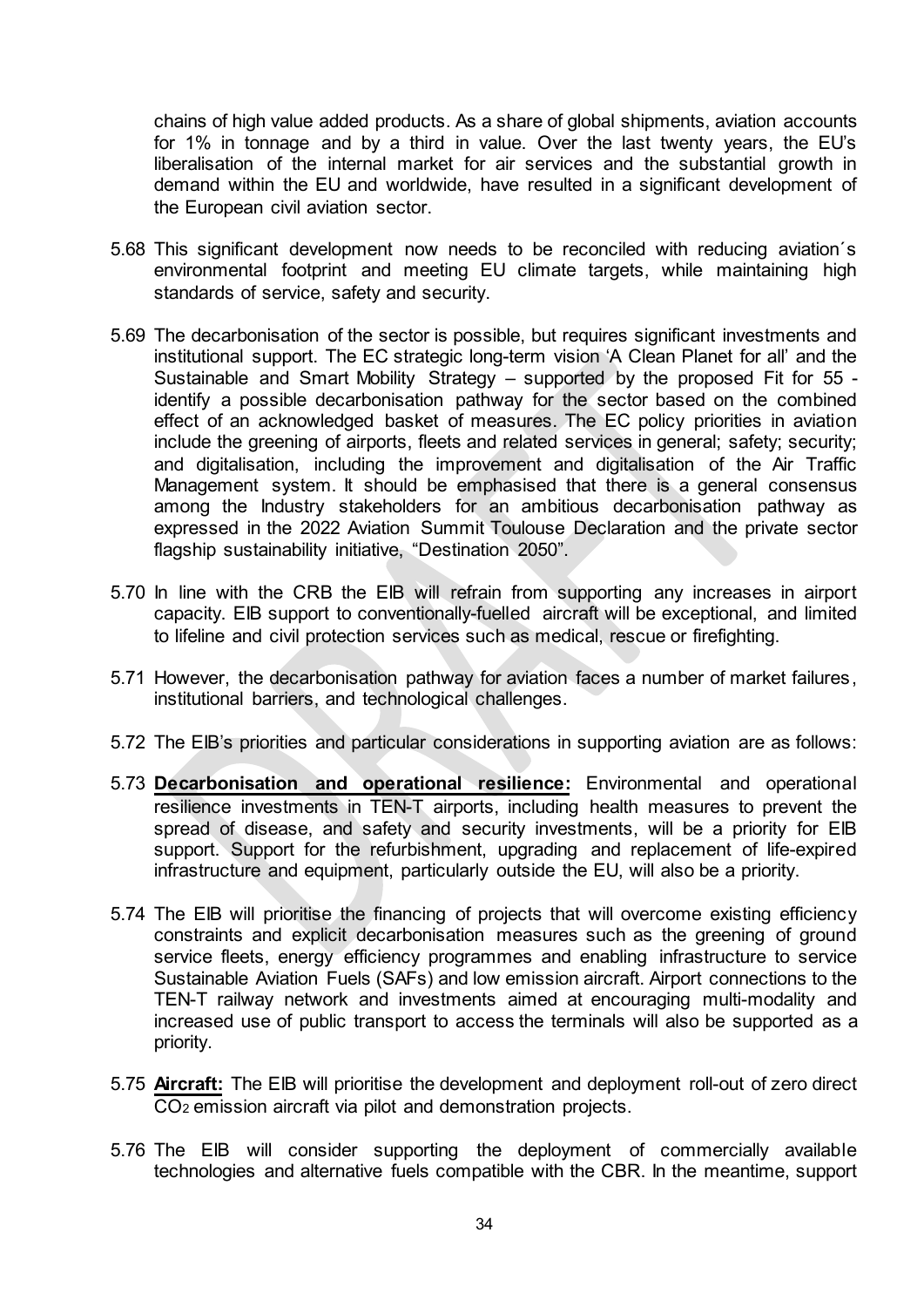to conventionally-fuelled aircraft will be exceptional, and limited to lifeline and civil protection services such as medical, rescue or firefighting.

5.77 **Digitalisation:** Investments that will increase the digitalisation of the sector, including projects contributing to the implementation of the Single European Sky, a central element of European aviation policy, will be considered a priority. In addition, the replacement and modernisation of Air Traffic Management facilities, and equipment supplied by Air National Service Providers will also be prioritised.

35